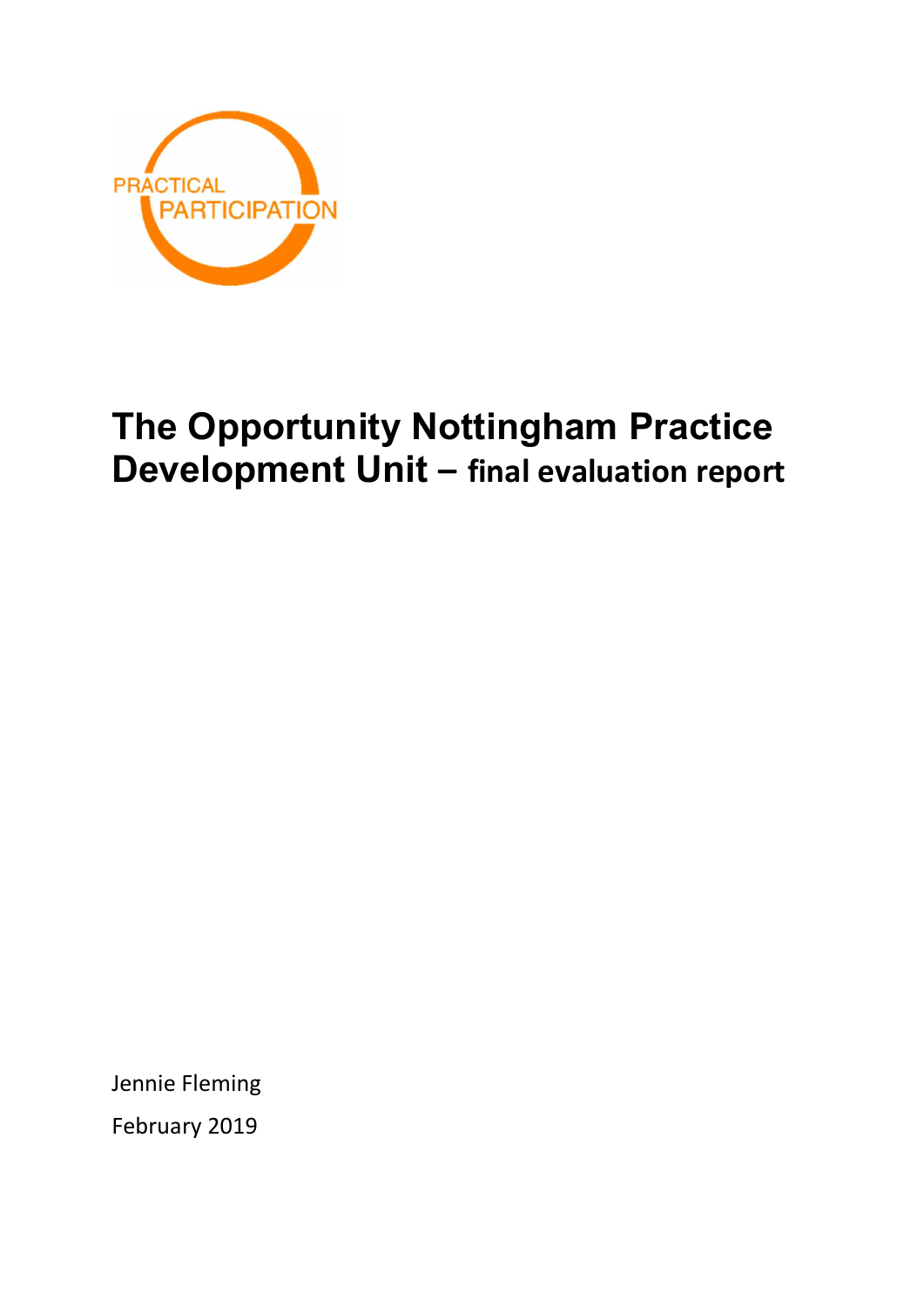## Introduction

Practical Participation was commissioned by Nottingham Community and Voluntary Service (NCVS) to undertake an external evaluation of the work of the Practice Development Unit (PDU). The evaluation is being undertaken by Jennie Fleming of Practical Participation (www.practicalparticipation.co.uk ).

# The Practice Development Unit

The PDU is run by NCVS in partnership with Opportunity Nottingham. Opportunity Nottingham is part of the National Fulfilling Lives (Supporting People with Multiple Needs) Programme and is Big Lottery Funded until 2022. The programme aims to improve the lives of people with multiple and complex needs (defined as Homelessness, Mental ill-health, Substance Misuse and Offending) through directly delivering services and achieving system change.

The aims and objectives of the PDU are:

- Improve the skills and knowledge of professionals working in the field of multiple and complex needs
- Facilitate the sharing of expertise, good practice and resources across sectors
- Promote and facilitate collaborative learning across sectors
- Create opportunities for promoting innovation and working practices across the city
- Improve outcomes for beneficiaries through contributing to system change and increased coordination and collaborative working between agencies

The PDU is managed by a co-ordinator who has set up a series of learning events aimed at people working with those with complex needs in Nottingham. The topics are selected by the Co-ordinator based on issues raised in conversations and meetings with those in the sector.

The PDU also has an on-line platform, or hub, where details of up and coming events are posted as well as materials (e.g. PPT slides, or reports) from presenters are available. The website is also becoming a resource bank for practitioners with additional materials available arranged both by work stream and alphabetically.

# The evaluation approach

At the start of the project in Oct 2017 the PDU Project Co-ordinator had created Survey Monkey surveys to send to participants a short while after a learning event. Once appointed, the evaluator worked with the Co-ordinator on the survey, to create as far as possible a survey that was comparable for all the events. The surveys include some common questions, and some relating to the specific outcomes of the event. The surveys all include some open questions and cover the following broad areas: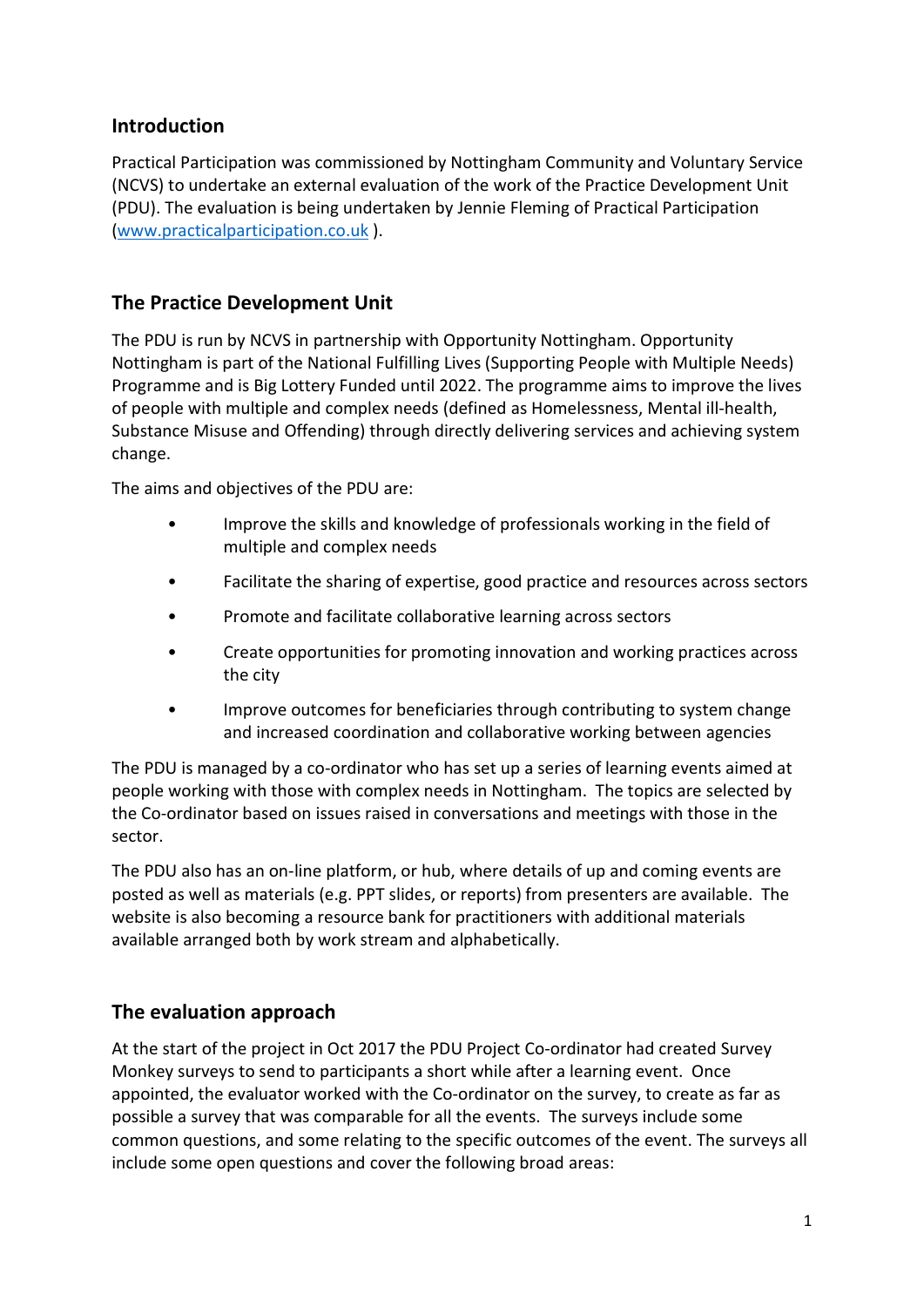- Change in understanding in awareness or confidence in addressing an issue
- Change in knowledge
- Sharing and disseminating information
- Links with other organisations and collaboration
- Change in how work

-

This is a qualitative and quantitative evaluation seeking the views and opinions of those who have attended PDU events and also those who have facilitated events, Beneficiary Ambassadors and members of the PDU Steering Group. There have been two main periods of information collection by the evaluator. The first took place in the summer of 2018 and the second in January 2019. This evaluation has reviewed surveys after learning events (58), 36 follow up survey specifically created for the reports (7 completed in June 2018 and 29 in Jan 2019). The follow up survey was cicurated widely on both occasions - via email to all people who had attended learning events, in a PDU newsletter and the NCVS e-bulletin. The surveys have been deliberately created to be quick and easy complete, at the expense of gaining detailed feedback. Telephone interviews were undertaken with a selection of people who have attended more than one learning event (16). In Jan 2019 telephone interviews were also undertaken with six members of the Steering Group – two of whom are Beneficiary Ambassadors<sup>1</sup>, and 3 who had also facilitated learning events. Three further event facilitators and the PDU co-ordinator were also interviewed. The evaluator has also attended two PDU events to understand better the work of the Unit and talk informally with people to help frame the survey questions. This combination of methods is intended to bring breadth and depth to the data.

This report focuses on the cross-cutting themes relating to all the work of the PDU, it is not an evaluation of individual events. As part of the analysis of the evaluation data the evaluator met with six Expert Citizens<sup>2</sup> in June 2018 and three in February 2019 to review actions people have taken and comment on the potential impact of them for service users. Their contributions are integrated in each relevant section.

The quotes attributed to people throughout the report come from the open questions in the surveys and the telephone interviews. Detailed notes were taken during the telephone interviews and typed up straight away.

The response rate for the event surveys is variable, but often low. A low response rate is to a degree inevitable. The surveys are aiming to establish learning, use of knowledge and effect on working practise and so time needs to lapse after the event for this to happen. However, it does mean that response rates are lower than for purely 'satisfaction surveys'

<sup>&</sup>lt;sup>1</sup> Beneficiary Ambassadors are employed by Opportunity Nottingham and bring the voice of lived experience to the project. They have extensive knowledge in the area of multiple and complex needs. Beneficiary Ambassadors work very closely with our Expert Citizens. They support a regular Expert Citizens meeting (mixed gender and female only), and ensure that ideas and feedback are listened to and used to inform the delivery of the project.

<sup>&</sup>lt;sup>2</sup> Expert Citizens are Beneficiaries of Opportunity Nottingham who feel ready and able to get involved and have their say. Expert Citizens can do as little or as much as they want to, including: giving suggestions about policy and practice change, talking about their experiences at events and helping with the development of training.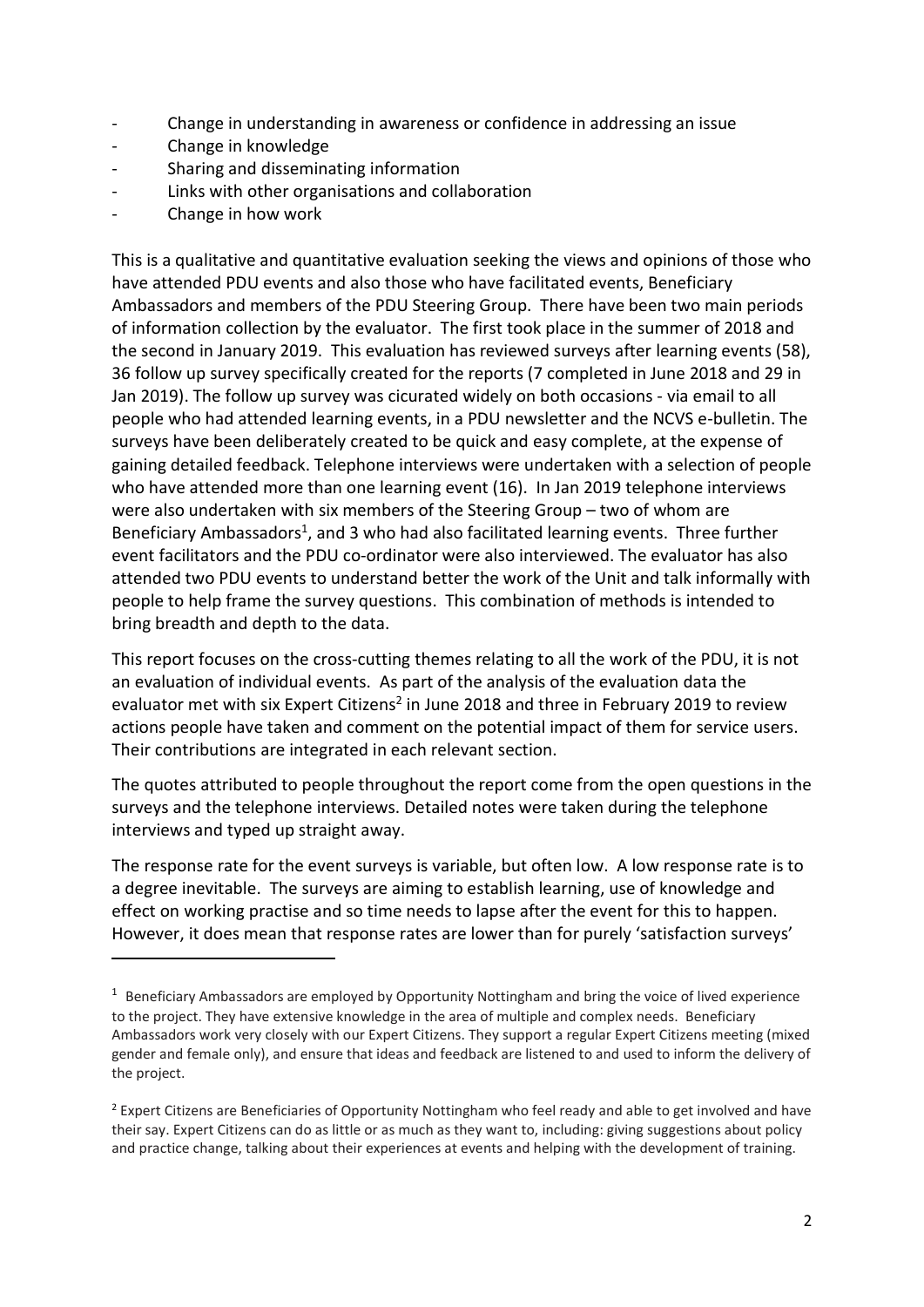which would be completed at the end of each event. This is to some extent compensated for by the telephone interviews seeking more in-depth responses from a selection of participants.

The variable response rate for the surveys means care is needed in generalising from the data, and significance cannot be drawn beyond the group who took part in the evaluation.

This final report builds on and adds new data to the interim report produced in July 2018. It uses a similar structure. Figures have been updated to include all participants, and additional information and findings integrated as appropriate.

# The evaluation findings

## Who has attended PDU events?

Between Oct 2017 and Jan 2019, the PDU has run 19 Learning events, in addition there have been a number of Community of Practice meetings too. A total of 291 individuals have made 468 attendances, with a number of people attending between 2-4 separate events. The data is collected by the PDU Co-ordinator on attendances – not individuals.



Of the 468 attendances, the majority (74%) are from the voluntary sector and 26% are from the statutory sector. Participants were asked to identify what is the main focus of their work, though inevitably many people work affected by all the issues facing those with complex needs. Across both sectors the majority of the attendances are from people working in housing (44%). 12% said they worked in women's services, 9% in offending, 5% in mental health, 5% in substance misuse and 25% indicated 'other' (comprising organisations such as Futures Advice, the Arimathea Trust, the Children's Society, Improving Lives, NCC Community Engagement teams and Pohwer which don't fit the PDU or ON categories). There has been a slight increase in the percentage of attendances from statutory agencies since the interim report in July 2018 (22% to 26%), the percentages from each field of work are similar.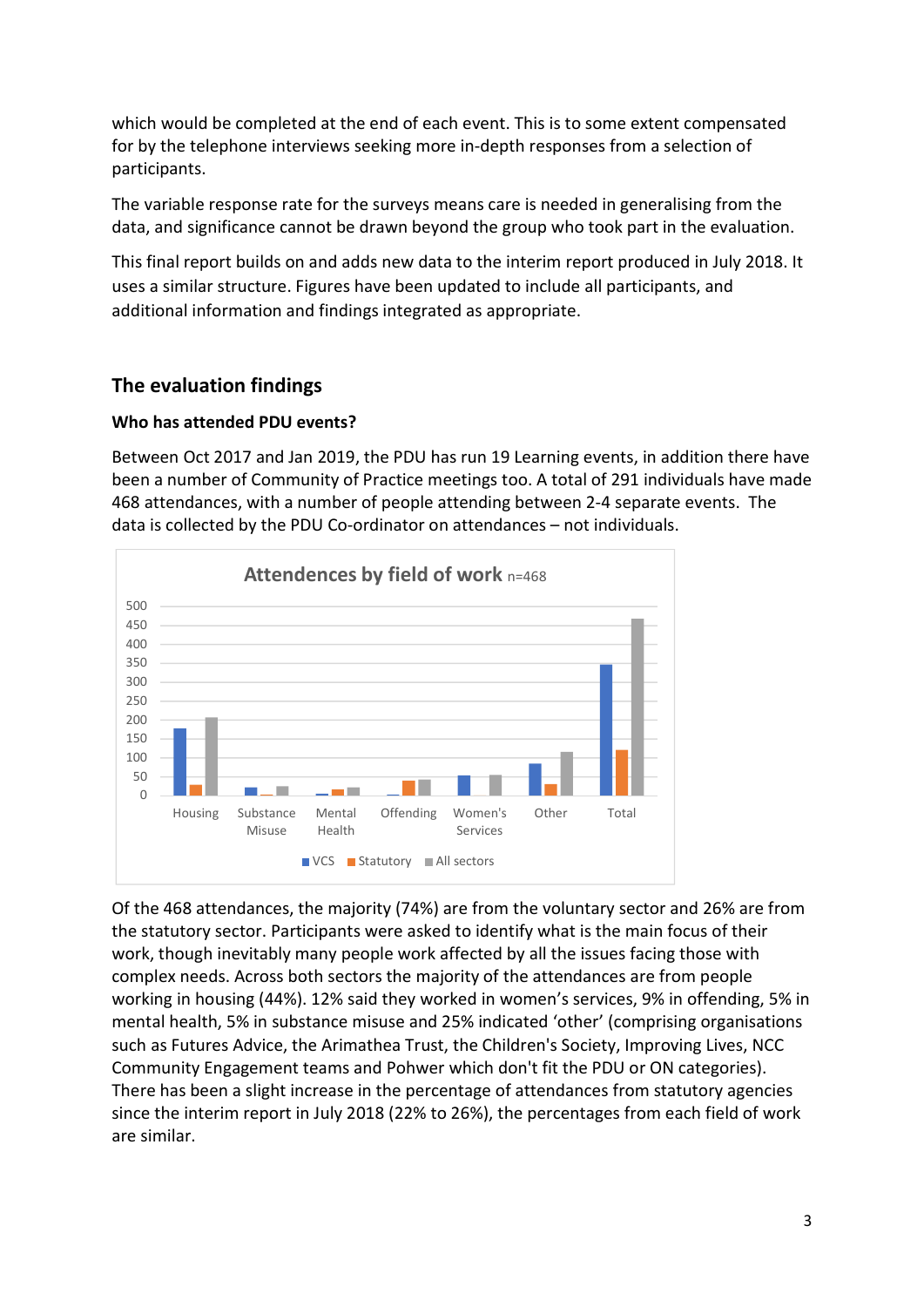The Co-ordinator has also set up three groups - 'Communities of Practice' – which focus in more detail on specific issues. These are on-going groups, rather than one off events, aiming to enable more in-depth discussion, reflection, on-going consideration of issues and support practice development. There have been four sessions of the Service User Involvement Community of Practice (CoP) attended by 6 - 9 people each time; one session of the Housing First CoP with 18 attendees and 10 booked on to the next session planned for February. The Care Act CoP had two sessions with 12 participants each time.

From the final report surveys the most frequently mentioned way of hearing about the PDU events was word of mouth (13/27), followed by Newsletter (6/29) and the online platform (6/29).

The PDU on-line platform or hub has 192 registered users. 70% of these are from the voluntary sector, 26% from the statutory sector and 4% from the private sector. In the final survey only 38% (11/29) of respondents were aware of the hub. Just four of the eleven who had heard of the hub said they had used it.

## What people have gained from attending the PDU learning events

This section combines the data collected after each individual event to give an overall impression of the impact of the events on innovative working and collaboration between agencies and workers within the field of multiple and complex needs.

Initially the questions in the survey for each event were slightly different, making comparison across all events on all questions difficult. However, it is possible to combine data in the following broad areas:

- Change in understanding, awareness or confidence
- Change in knowledge
- Sharing and disseminating information
- Links and collaboration
- Change in how work

#### Change in understanding, awareness or confidence

With regard to whether the event had improved their understanding of a topic just under half (48%) of event survey responses said they had a much greater understanding of the topic than previously, 36% that they had some additional understanding and 15% said the event had confirmed their previous understanding. Just 1% (1 person) said they had had no greater understanding of the topic (n=75).

With regards to increasing awareness of the issues (such as causes of trauma, Housing First), 30% said they felt they had much greater awareness, 46% some additional awareness and 22% that the event had confirmed their existing awareness. Just 1% (1 person) said they had had no additional awareness since attending the event.

Most of the people interviewed said they had gained some greater awareness of the issues from coming to the events.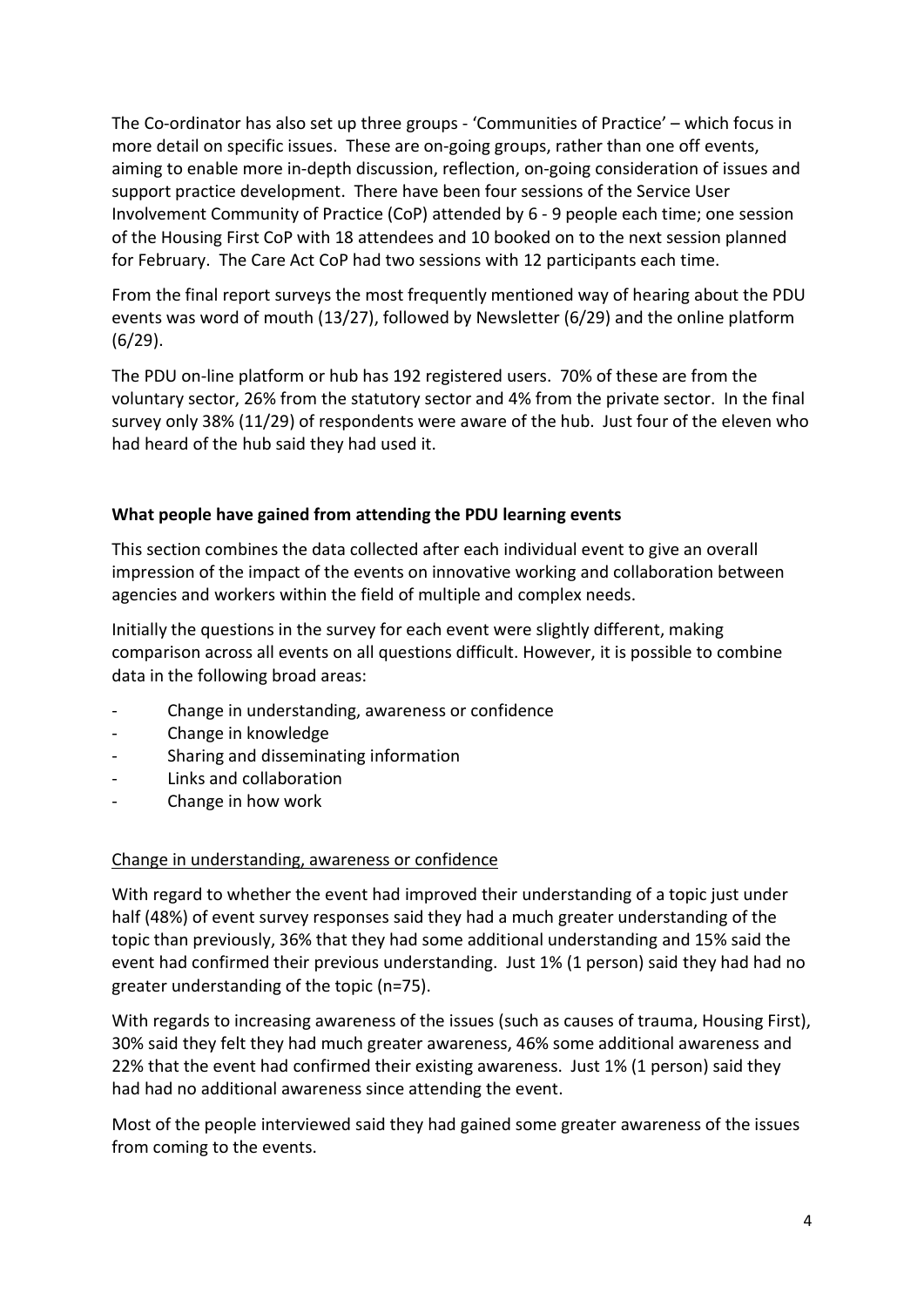I definitely have more awareness of the issues, and I can use this in how I approach clients and work with them.

As a manager I am not always up-to-date on everything and the Journey through Mental Health system was really useful to me. I have a greater understanding of who things work from that event, that is really useful in my work.

A Steering Group member felt the learning events were changing the way people think about how they work

The events are beginning to get people to think about how to work in a way that responds to those with multiple needs, rather than expects them to fit into established organisational systems and ways of doing things. This client group need a different way of working, they are unlikely to fill in forms, use technology, or be able to come to venues new to them and engage in a question and answer type interview for assessments. Learning how to work with this group is critical for many agencies. It is about changing the mind sets, not just developing skills.

The Expert Citizens considered that these changes would have a positive impact for service users, commenting that workers needed understanding and awareness of things that are happening in their lives and how these might affect them and their behaviour. They commented that workers having a greater understanding and awareness, for example of addiction – its causes and effects would be beneficial. They anticipated that these changes could make the workers more empathetic, more compassionate and less judgemental.

#### Change in knowledge

The interviews asked people whether attendance at a PDU event had resulted an increase in knowledge; whilst not specifically asked in the surveys, some people did made comments about what they had learnt from the events. Many people could identify having gained new knowledge about the topics from coming to the PDU events.

I have learnt a lot about PIE and SBA, new ways of working… I can try and put into practice in my work.

I have learnt specific things about substance use – like how people might present, how substances might affect them. It has also raised my awareness a lot about gender issues.

The clarity of the information, that is not available elsewhere. They enabled me to piece things together. I have found value in all of them.

For others they had gained knowledge about approaches to their work.

Different ways to talk to people, not being in such a rush, taking more time.

Some people commented that for them they learnt more from talking with others in the field on the table discussions, rather than the content of the event.

You always do learn at such events, you are at a table with people who work with the same demographic as you and talking about work.

For some these discussions were useful in finding out how other agencies worked.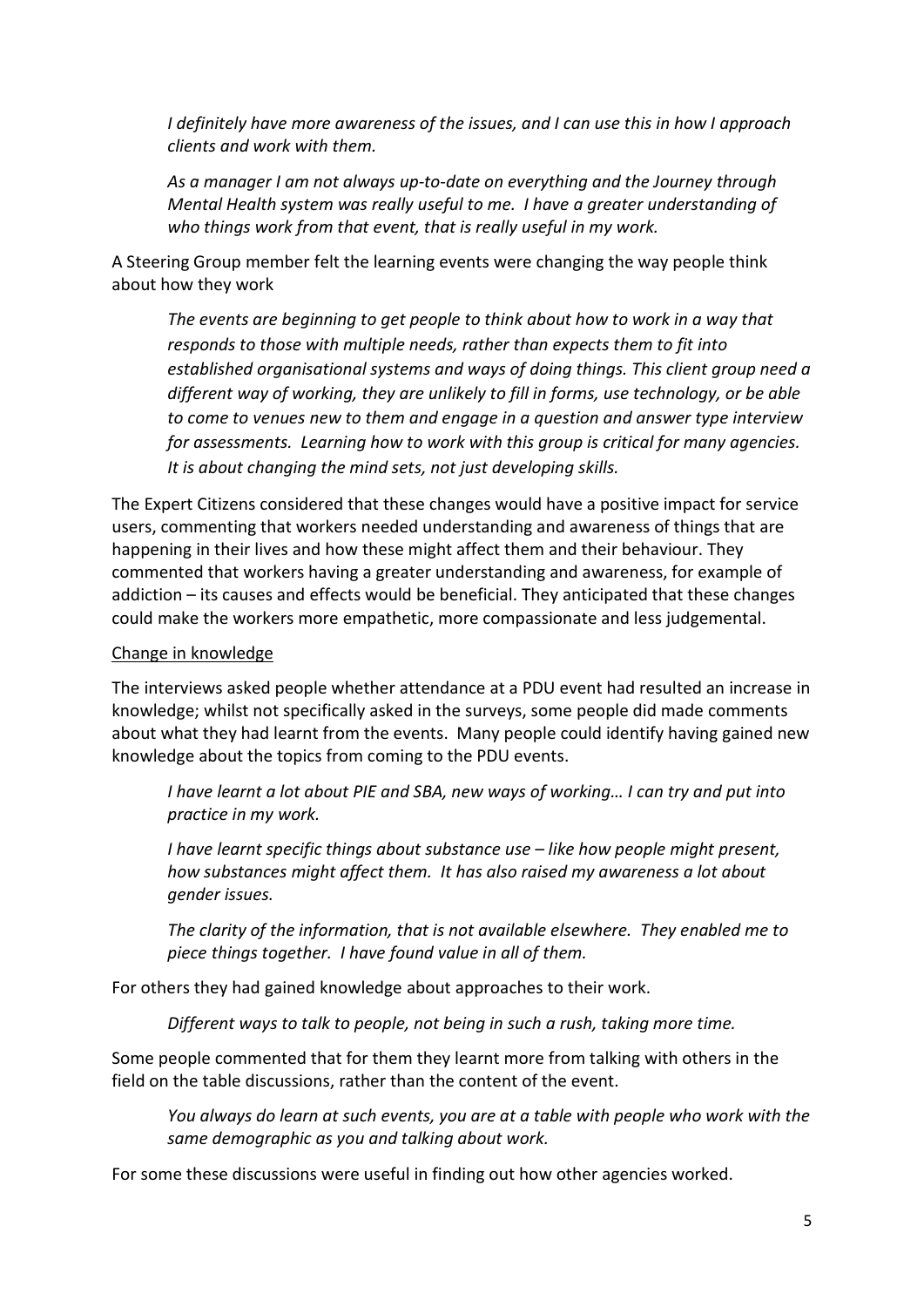Some people didn't know exactly how Probation works, and I didn't know about some of the services that people worked for.

I have learnt a lot of specific information about who is key in certain processes and a lot about other services. This means I can signpost our tenants there for greater support than we can offer.

I found the workshop beneficial as I gained a better idea of the services available and where to signpost clients if they are in need of additional help. It was very useful to meet people from other organisations that attended and learn more about the services they offer.

A number of people pointed out that the input and discussion at the PDU events, confirmed what they already knew, rather than providing new knowledge. However, they said this was still valuable to them.

Much of the time it is confirming what we already know – and that is good. To hear people describing good practice and recognising it as what we do it. The PIE ethos we use that anyway. But even if it is mainly confirming things, there are often new bits and pieces too.

Also, whilst it wasn't new it was an important reminder to me about being more client focused, taking time when you can to listen to them, be more strength based.

Mostly I have been reminded to be more reflective again and to think more before I act.

They are really useful, the team all love them! They refresh and update our knowledge on things and give us the confidence we are on the right lines with what we are doing and how we are approaching the work.

We have learnt things, but mostly it is refreshing existing knowledge or recognising that we are doing some of these things already. I am not saying we are perfect at all, there is always more to learnt.

All the people interviewed had been to more than one PDU event and some made comparisons between the events they attended, saying that they had found some more useful than others. A very few people said they had not learnt anything from attending the events, one survey respondent said:

The PDU event I attended didn't provide any useful skills or information for individuals to use when working with complex needs.

In discussion with the Expert Citizens they pointed out that workers having up to date knowledge and knowing different ways in which to offer support could improve outcomes for service users as individuals might appreciate different forms of support.

#### Sharing and disseminating information

Many of the learning event surveys asked people the question, 'To whom do you plan to disseminate what you have learned at this event?'. Most people expressed an intention to share the information with front line staff (59%), with smaller proportions planning to share it with managers (n=41).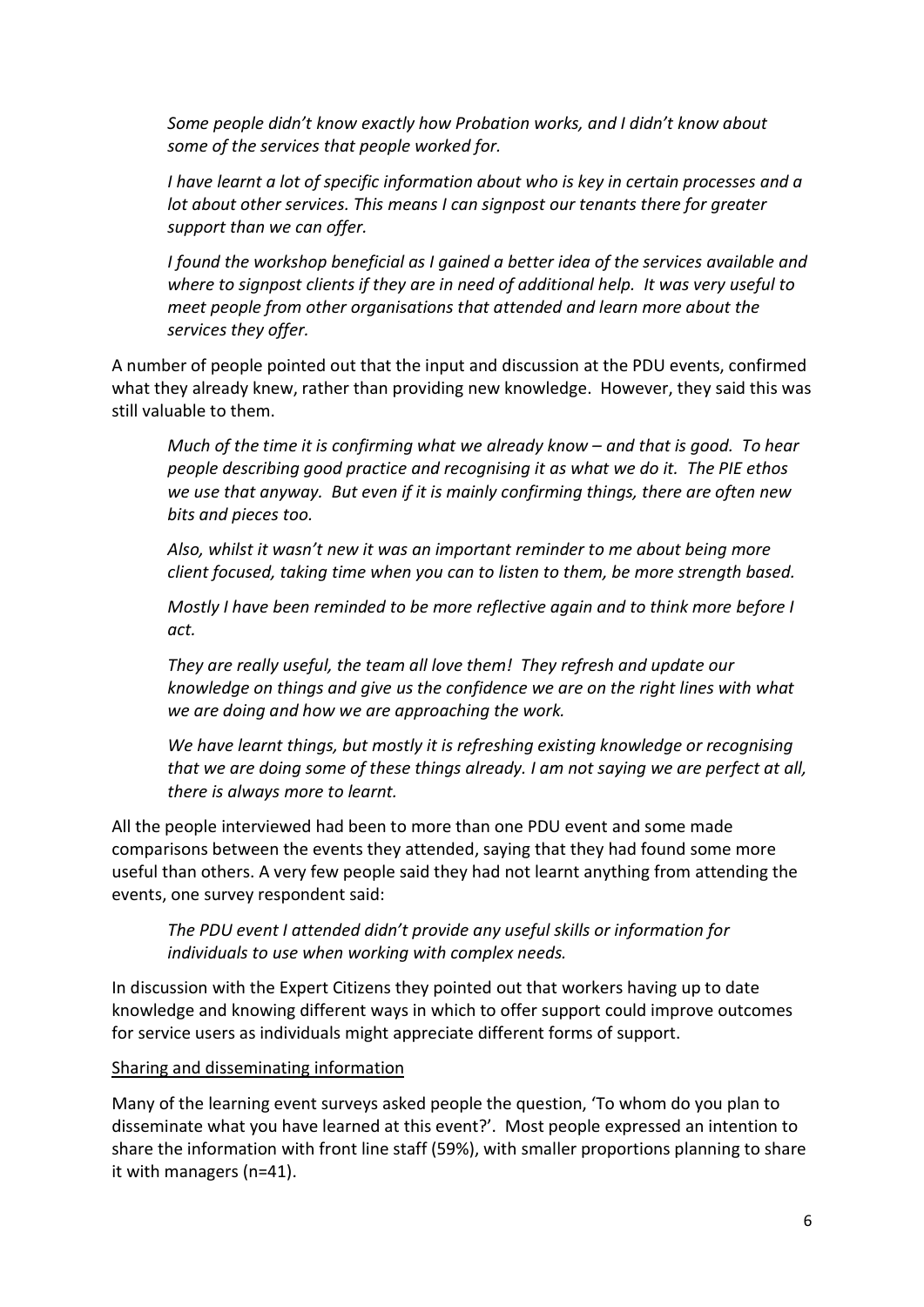The final report survey asked people who they had actually shared information with following the learning event. The breakdown of how people answered this question is shown in the chart below.



One of the follow-up survey respondents said,

I attended as part of a wider team, the information has been passed on to the Project Manager in order to influence the way we work in the longer term.

All those interviewed said they had shared the information with others – mostly commonly mentioned were to colleagues and at team meetings, in addition some said they had shared it with supervisors or discussed in in supervision.

The handouts and presentations I have used myself and also shared with colleagues here. We have a morning briefing and the day after I have been, I have always shared the information with others, as have colleagues who have been to other PDU events.

A number of members of the team have been to the PIE workshop. We discussed it all as a team and looked at how to implement the things we had learnt.

Sometimes more than one person from the team will go to an event and that is good as you can bounce ideas off one another and push each other to think of how we can change what we do and talk about how to use what we have learnt.

During monthly staff meetings I have been able to share resources and useful information gained from the event.

Some people pointed out the sharing was not one off, but needed revisiting.

We have shared a lot of thinas from the PDU across the team. We continually share and follow up with staff. It has to be an on-going thing, it is a change to your whole approach and so needs constant review.

## Diversity of participants

The PDU events aim to engage a diverse group of participants. Many of the interviewees mentioned the diverse group when asked what was good about the events.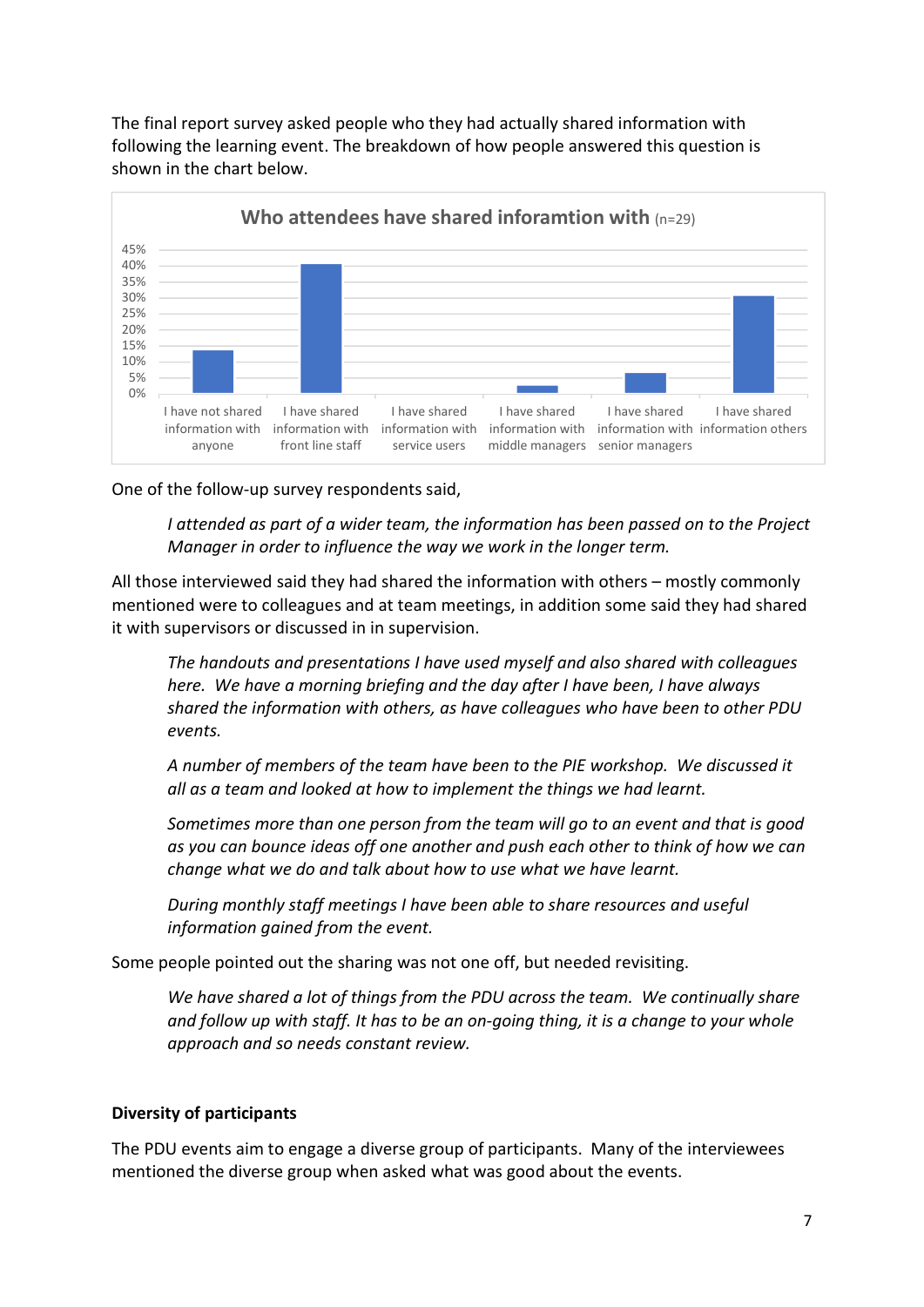It has been an opportunity to link with other providers in the city – there has been such a range of people at each one. I have made contact with organisations I did not know existed.

It is really good to get together with other agencies working in the same area – face to face and hear about what they are doing. It means you know more about places to refer our service users on to or to ask for advice. It is like team building across the city really. You find out more about what others do and how you can best work together.

I think they [PDU events] are really positive. Getting people together to work collaboratively and share knowledge and experience. That was what I found the most positive and useful about the events I went to, it was the meeting people from other agencies to make links.

There are people from a range of services and I have been to some where probation have been – and the police. So, it is not just the voluntary sector. At the Housing First one, it was good to see people from the council and some councillors there. There is a mixed input.

There are always people with different skills and experiences so that is good.

A few interviewees did not agree.

Well, let's be honest, most of the people at the events are from Framework - I have still made useful contacts, but it would be good to have people from more agencies there.

The ones I have been to have the same faces, so maybe not that diverse. And I knew a number of them already.

The group was small and so not very diverse, maybe that was partly why the discussion was not so interesting and positive.

Some Steering Group members agreed that it would be better if participants came from a wider range of organisations.

We are lacking engagement across all the sectors within multiple and complex needs, less LA and NHS practitioners come and we need more from offending, substance mis-use, mental health, Community Rehab Company. Housing Aid, for example does not come, but we do not know why, or how to support them attending relevant events.

Some interviewees from the voluntary sector did comment that they would like more statutory workers to attend the events. They pointed out learning from the events could have an impact on what was available to people with complex need through their Statutory duties, commissioning and funding.

It is great to have so many voluntary sector organisations there, and some statutory but it would be super helpful if like Housing Aid came. They have such a big influence on the people we work with – they are the decision makers for the stuff we are dealing with on a day to day basis.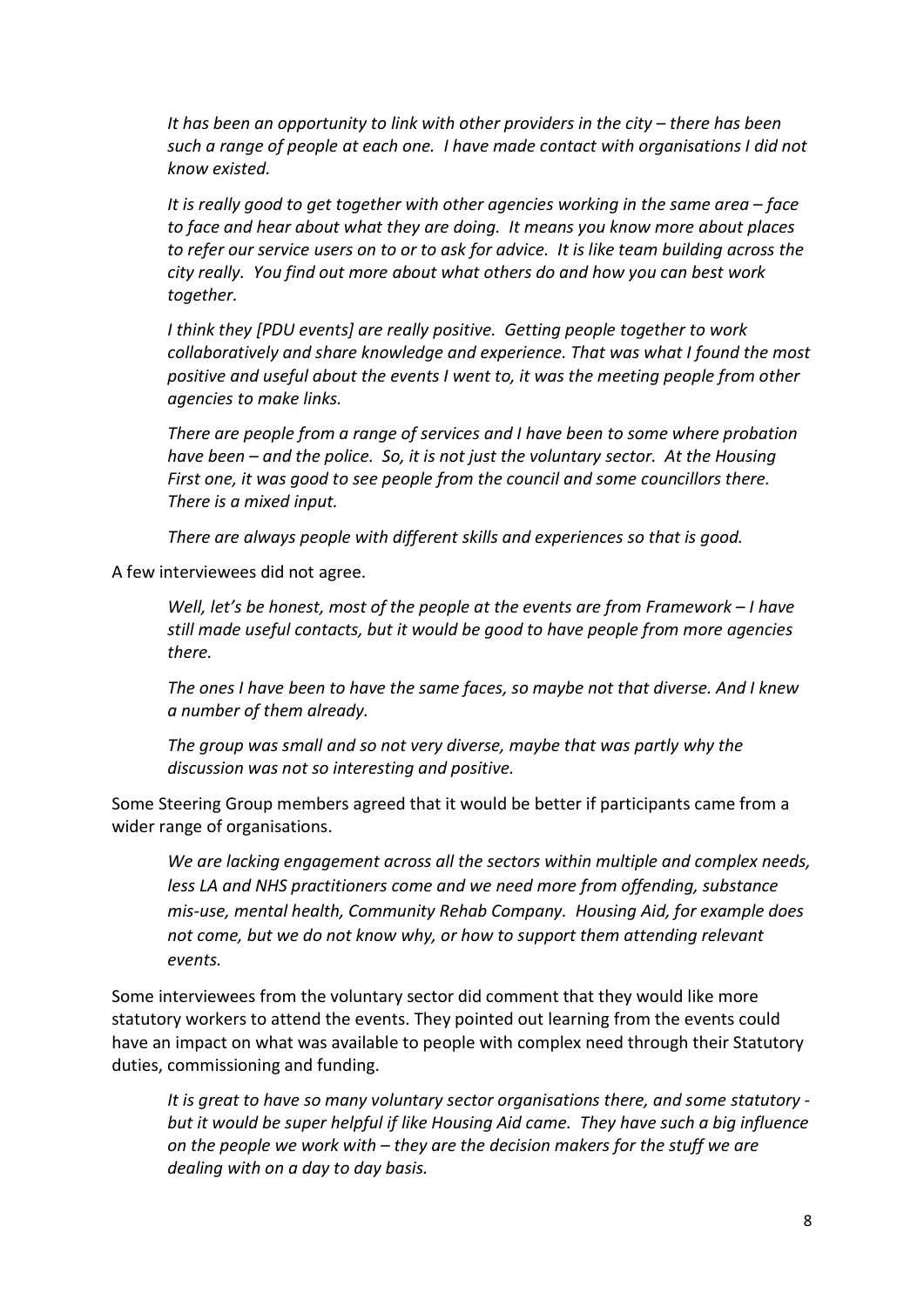It is a good mix. But I think it would be good if people from the Council or Housing, or the Benefits agency and organisations like that came, how they do things has such an effect on the people we work with, I think they should be there to hear about it. There is nothing for some of the people we work with. The effect of cuts has such a profound impact on their lives, I think they [people from statutory agencies] should come and speak with us.

I would like to see more of the City's decision makers there – people who work for the councils or elected members. For some of the topics it is all very well us talking about better ways of doing things but for some of them we need to people who can actually influence or indeed make policy or funding decisions to be there. They can't make them come of course, but maybe could give them briefings other events of the issues raised?

Those involved in the Steering Group of the PDU all mentioned that they would like to engage better with the statutory sector and those providing LA services.

We have good engagement from the voluntary sector, but it would be good for more statutory workers to being coming. The reason why they are not coming, but also why they need to come are the same. They work in services that are output focused and they have massive workloads.

Participants from statutory organisations pointed out how valuable it was for them to be at the events and hear the perspectives of the voluntary sector organisations.

I thought the range of people was a strength. At one of the events people were complaining that no one from the statutory sector came – and yet I was there. It is really important for us to hear the community voices, to know how the issues look from their point of view. It is important for us to be at events with the voluntary sector to hear from them – it can be a gap in our knowledge. Also, it is good for voluntary organisations to see us at such events – to realise that we are concerned about the same things. It cuts both ways, I hope.

As a statutory worker I really value going to vol sector events, as you are more likely to find out what is going on.

Though another statutory worker expressed concern about joining learning events, that they saw as predominantly aimed at the voluntary sector.

I think as statutory sector workers we need to be careful we do not take over. We now get no training at all with the statutory sector and so have to find learning opportunities where we can, but we do need to be careful we do not take over.

Some people – both practitioners and Steering Group members - mentioned the need for operational and senior managers to be part of the PDU learning events, because they had a key role in implementing and supporting change across services, and also could facilitate practitioner attendance.

We need senior strategic support to find a way of supporting practitioner involvement in the events - to promote the PDU and support attendance.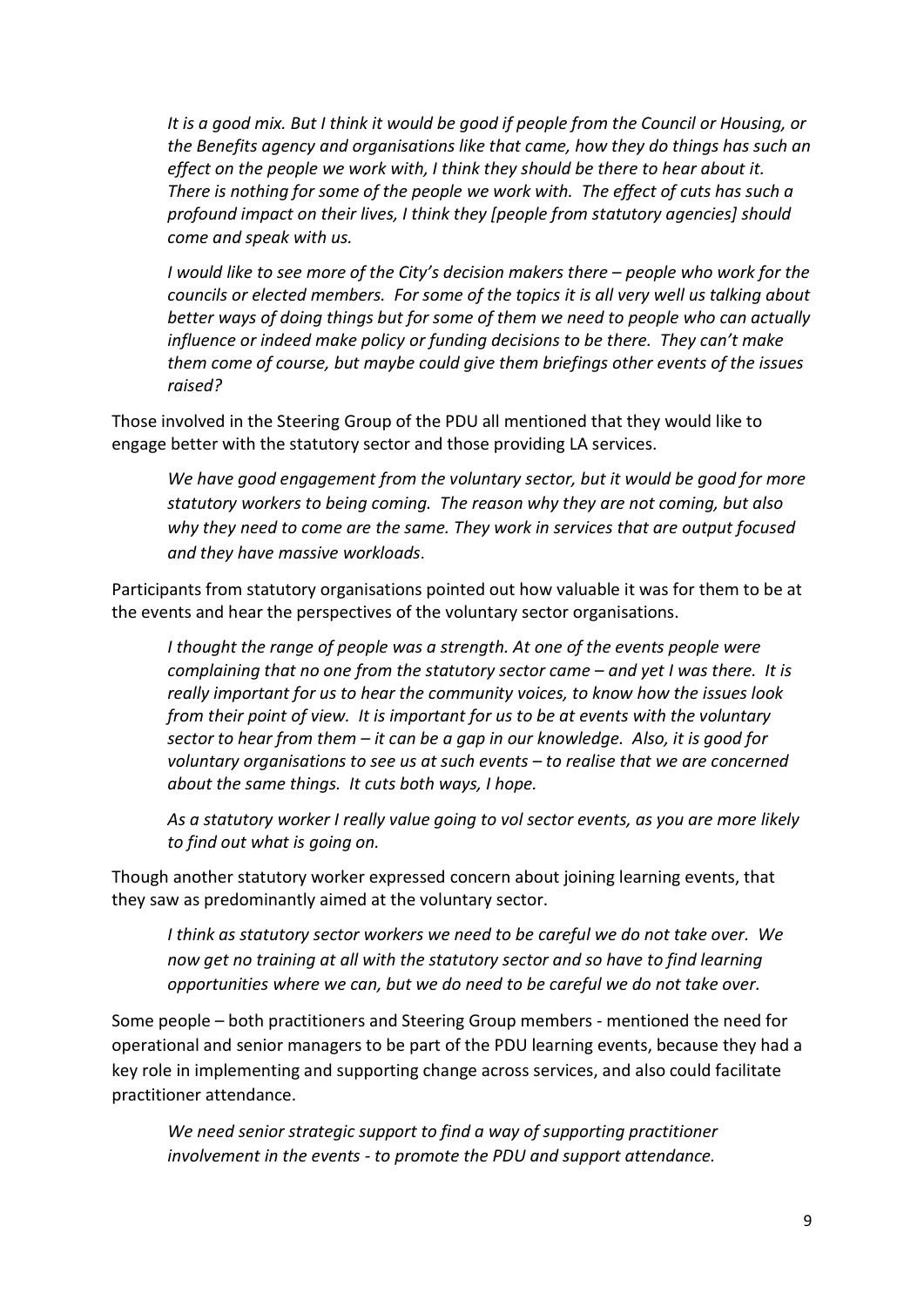We need more buy-in to the ideas and new approaches from a strategic level  $$ people who make the policy framework in which we work. It is all very well me trying to change my practice, but if organisationally that is not supported there always be a limit to what I can do.

We seem to be good at engaging with frontline staff, and this is important, but I wonder if a model targeting managers who are in a position to influence the work of their teams, might be more effective?

#### Links and collaboration

In the two follow up surveys and the telephone interviews people were asked whether they had actually made contact with anyone they had met at PDU events.

From the surveys just over a third (13/36) said they had done so

I was able to pass on contact details with other services who I have met at an event such as the homeless prevention team who I have then been able to work with re: mutual clients.

This has possibly been the main benefit to me of the PDU events i.e. making with partner agencies. meeting people face to face enhancing partnership working & makes communication easier and more productive.

I have been working a lot more with the organisations I have met.

However, some did point out they were already working across agencies.

I was already aware of many of them.

I have not made any contact with others I met at the event except in the context of my work - there were other agencies at the event who we work with on a regular basis.

None that I didn't have links with before.

Another pointed out that networking was limited when you did not know who people where.

I have not done much networking at the events. Often you do not know who people are and what they do, so you miss contacts that way.

The interviews give a positive picture of how useful the events had been in making new contacts for people. Almost all of the people interviewed were extremely positive about how important meeting people from other organisations had been. Most had been in contact with people they had met since the PDU event. They had made and received referrals, attended further training, met with people to discuss their work further, sometimes with a view to partnership working and offered training to others.

I have made contacts and been in touch with some of them to refer our clients on to. It is really good to network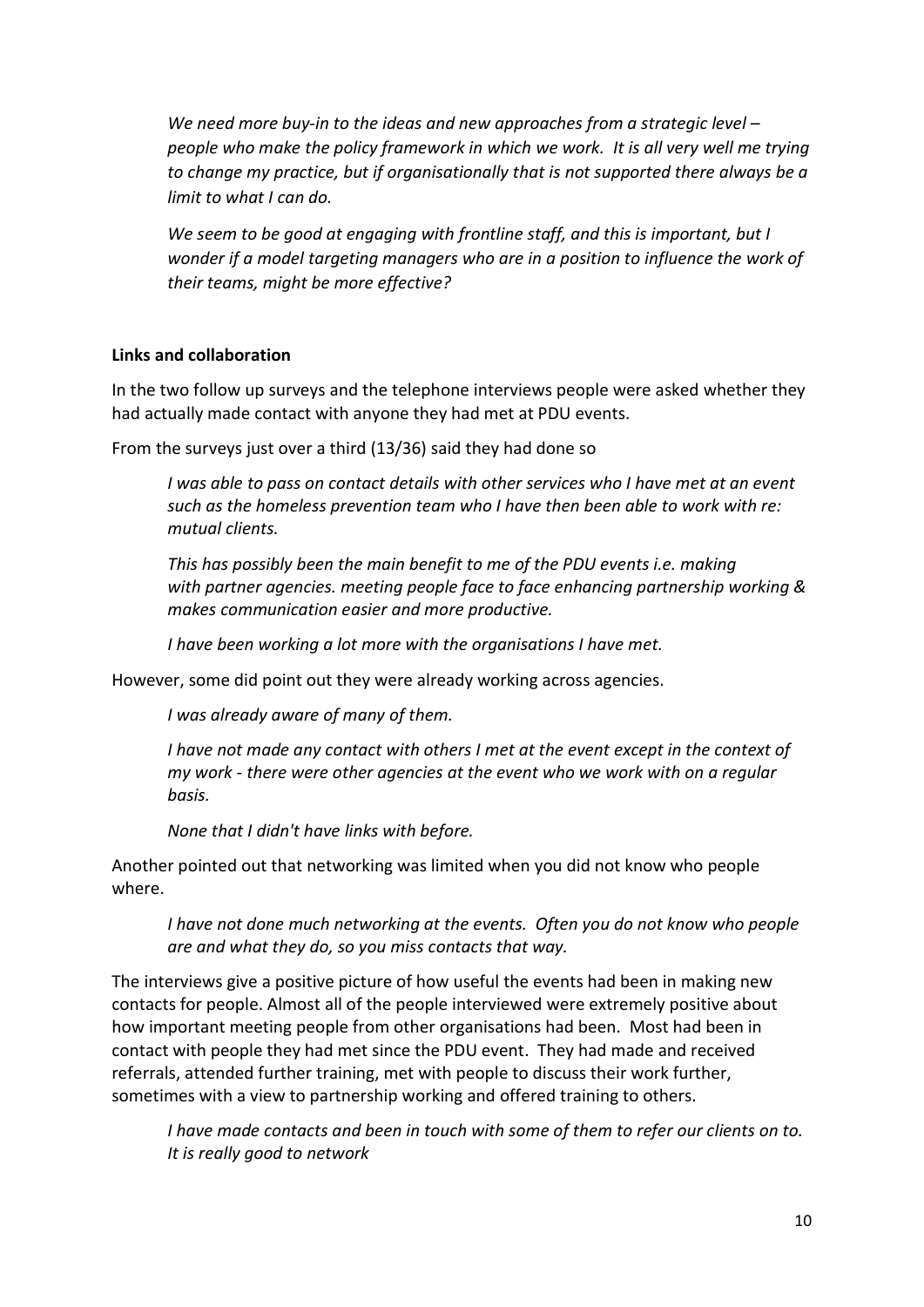For me that is the main benefit. I have had more contact with SEA, the Friary, the Woman's Centre from having met them at events and knowing who they are and what they do.

I heard about some mental health housing projects that I did not know about – we were sitting at the same table. I have made a couple of referrals. So far, they have not led to someone being placed there, but it is just good to add to my range of options for accommodation for the people I work with who are really difficult to find accommodation for.

I made a couple of contacts that I have followed up with since. Both have been really helpful. Also, I learnt about which organisations are doing what in Nottingham and who is working with our clientele.

Great for networking and linking with other organisations. I was new in post and new to Nottingham and so they were really useful for me to find out what organisations there were in Nottingham and who was doing what.

Meeting people from other services has been really useful to help establish pathways between services.

There have been people from a wide range of organisation when I have been and that is really helpful. I have found out more about how they work and what they offer. It has helped me know how to signpost tenants to support better.

Some people pointed out that meeting people face to face led to more collaboration than just email or telephone contact.

I have made useful contacts and also put faces to names I knew from emailing them. I have been better able to progress things with them after actually meeting them.

One person I knew from the telephone, but we had not met. We had more time to talk at the event - broadly not about individual people. Now our two organisations are looking at drawing up an information sharing agreement.

The Expert Citizens felt strongly that workers should know about the services and agencies working in the area – as this meant users of services might be offered a wider range of support or services appropriate to their needs. They also commented that it could help with motivation as they might be more ware of move on or follow on options.

#### Service user involvement

Some people commented on the service user involvement in some of the PDU events on the surveys, and it was included as a specific question in the interviews.

The majority of people were really positive about the involvement of service users in the events. They pointed out that a service user perspective in the discussion was very helpful, that their involvement was vital to ensure services could best meet their needs.

It is good to get their perspective to better understand how things feel for them. That helps us think about our own work and how we want people to experience it.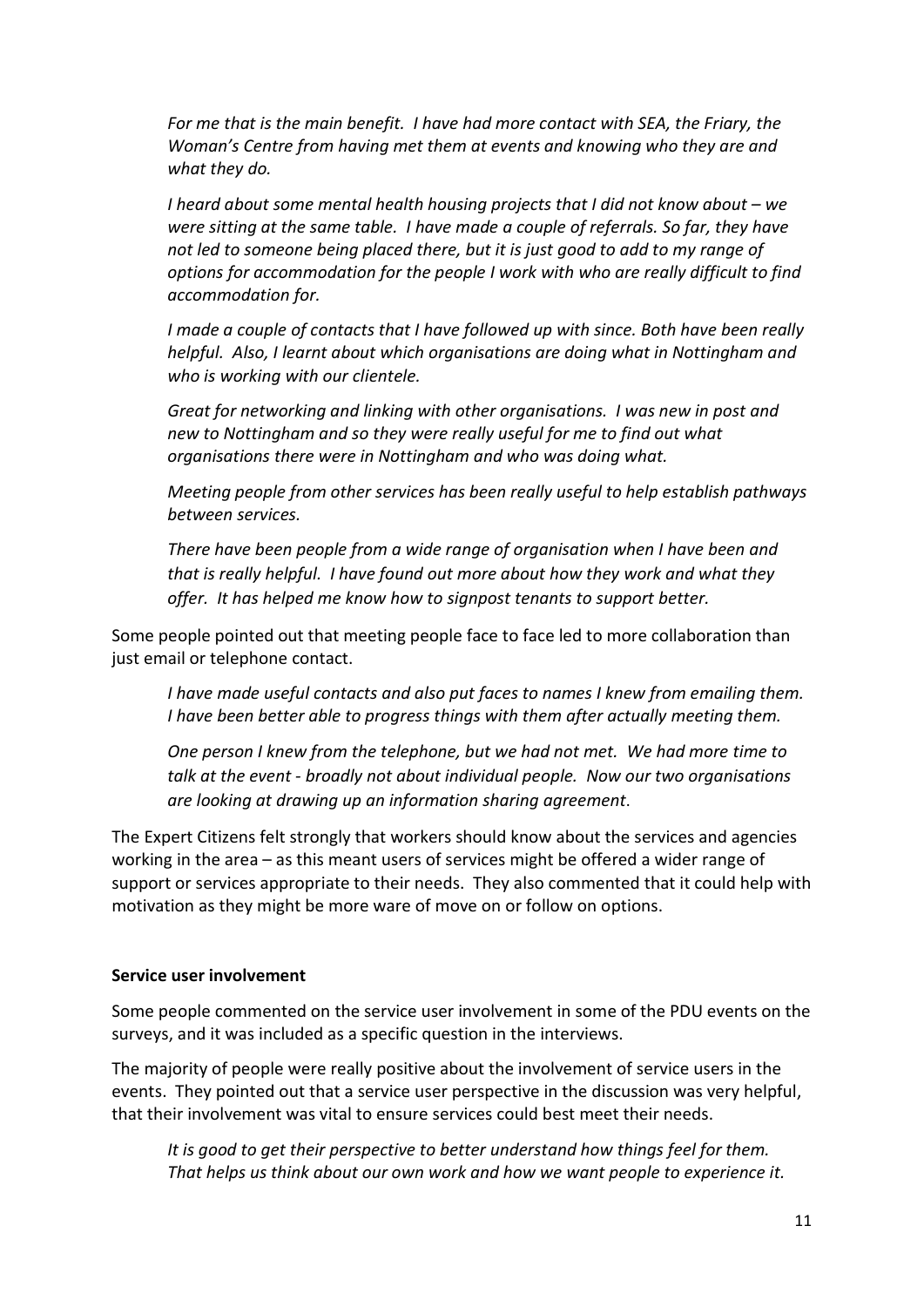There is not just one perspective, we need to hear them all to experience things in the round.

Service user input is always interesting. It adds a perspective that is not always there and that we need. You take their experiences away with you and use them when you are planning something or thinking about something new.

I think it is great there were service users involved too, the women who spoke were really engaging. I think it was challenging for them to speak and answer the questions, but it was well managed. It is vital service users are able to take part – the services are for them, if we do not hear from them about their experience we are working in a vacuum.

I think it is vital to have service users involved, they have an important perspective we need in the discussions.

Sharing the lived experience is important, they tell it like it is, and raise things that we might think of, because they have lived it, we have not.

One manager commented that the fact the service users were not from his organisation made for a more equal relationship between workers and beneficiaries at the PDU, and they valued this.

I really appreciate it, they add a lot. Having their perspective in the discussions is excellent. It is good to hear from people using the services. As a manager, my contact with our users is often hierarchical or as authority, it is good to be able to participate in the events on a more equal footing. It is good for the professionals and hopefully good for them to show that we are listening to their thoughts and experiences.

Another participant was not familiar with having service users involved in training, but found it positive.

There have been service users involved in the sessions I have been to, either sharing experience from the front or around the tables telling us their experience of things. It was new to me, generally in probation our training is just staff. At first, I thought I would need to be careful what I say, but I realised that was the wrong way of looking at it. Hearing their points of view was really useful. It made me think about the way I come across to people.

Whilst having positive views of the involvement of service users, some people also expressed concern that their involvement was not always adequately facilitated and were worried that maybe particular individuals might have shared more than they intended or might have been troubled by the re-telling of experiences.

It is great and really good to hear their experiences. At one event a woman on our table shared a lot, and I hope she was OK with it. No one forced her too, but she could have felt vulnerable after. As professionals we learnt a lot from their contribution, but they might need support after to deal with it all. I hope she was comfortable with what she shared.

However, Expert Citizens and Beneficiary Ambassadors reported that overall the Expert Citizens felt listened too and their contributions valued. Some expert Citizens said this could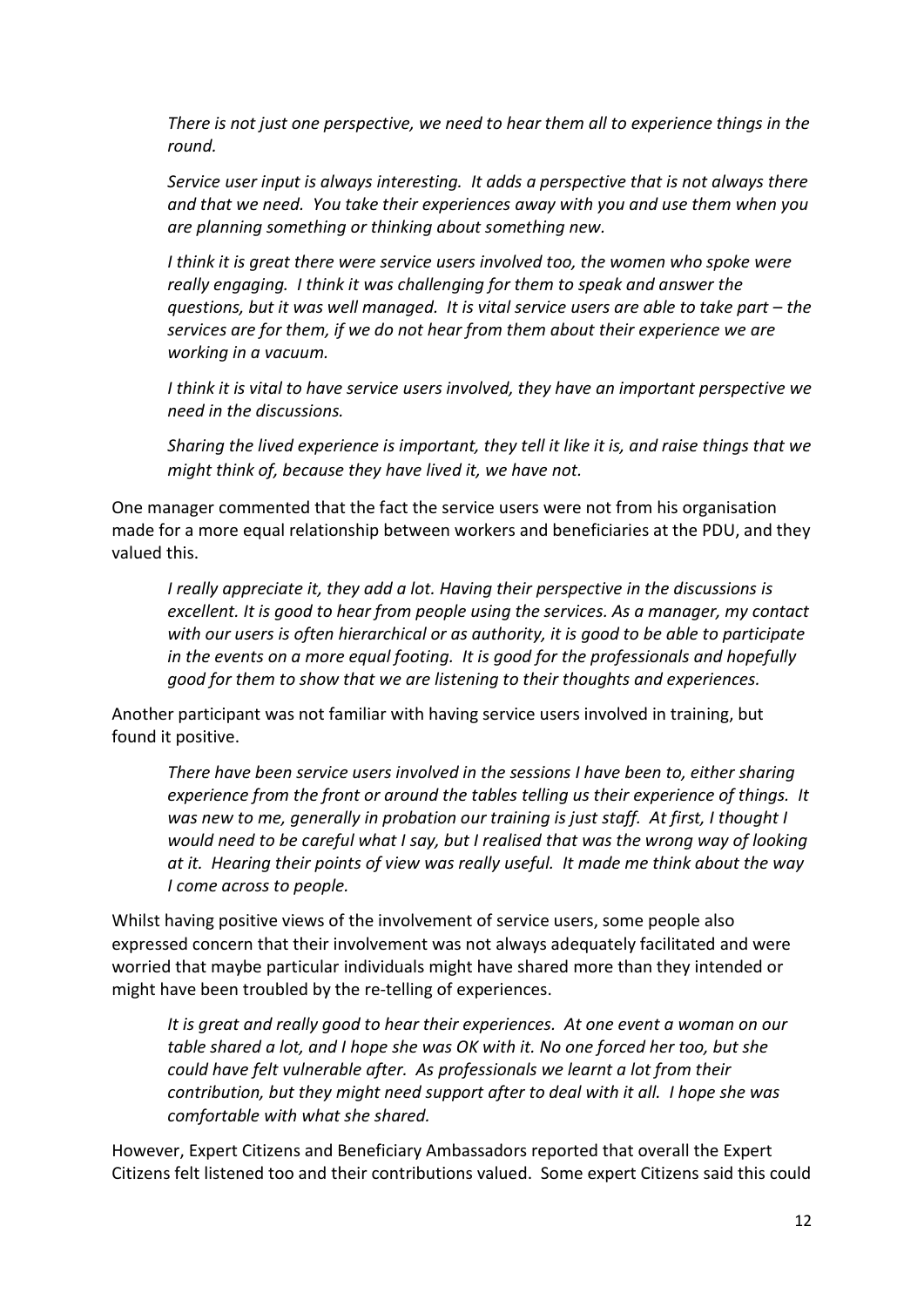however be variable, depending on how the professionals responded to them and also how they felt on the day.

Having lived experience in the workshops and Communities of Practice makes it more real, they have the lived experience of the issues. At the table discussion the Expert Citizens get involved and it means a lot to them to have their experience recognised. It is a great leveller to have everyone on the table talking together. In the main the Expert Citizens feel valued and gain psychological benefits. Workers are listening to them and talking the opinions seriously.

There was one specific event that was highlighted by a couple of people who found the contribution about their organisation from Expert Citizens present difficult for them as workers.

It was a very stressful session that involved a mixture of service users and professionals. Some of the conversations had in the room were entirely inappropriate and extremely awkward. I would not recommend the training or attend again.

The day largely consisted of ex-service users making negative remarks about the organisation we work for in the presence of other agencies.

In response to such experiences it is now made very clear that Expert Citizens will be at events, and they are supported to be solution focused in their contributions prior to events. It is important to remember that many Expert Citizens have had difficult experiences in relation to services they have received in the past. Some of the Expert Citizens said they could find it difficult if they found themselves at a table with a current or previous support worker, but if this arose, they would feel comfortable in moving to another table. As a Board member explained,

The Expert Citizens are briefed to be as solution focused and positive as feasible. There is always preparation for them so they understand the event, their role and preparing them so they are not too anxious or nervous. With the Future Hostel one we had a pre-meeting to talk about all the negative experience of hostels first to perhaps them be more solution focused at the event. But we are asking them to comment on a system that has failed them, and we should not try and silence the difficult voice, we do need to hear it. They have their own personal narratives and of course these are not all positive.

Steering Group members were keen to ensure service user involvement was built in to all aspects of the PDU.

Obviously, it is right to have this inbuilt at all stages, as it is. There is a work stream on service user involvement, but we need to ensure it is also built into all workstreams. It is never finished, there is always more to do. The Ambassadors rightly hold high standards and challenge us to do more.

Some Steering Group members wanted to find ways of the Expert Citizens giving more direction to the PDU and the events it runs – for example through membership of the Steering Group and suggesting topics to be covered.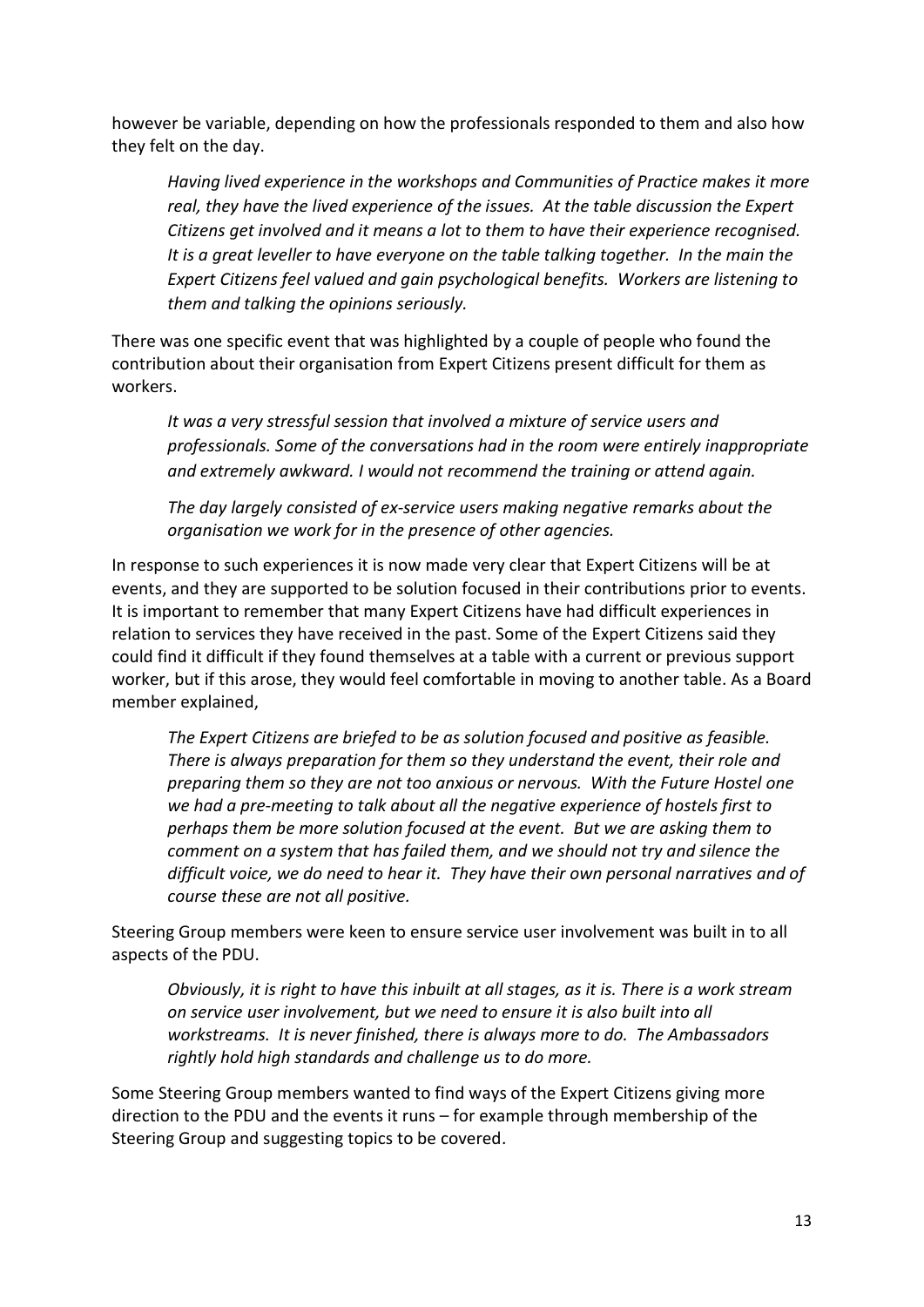What we have is good, the Beneficiary Ambassadors and the Expert Citizens make a really valuable contribution. However, we can always do more, I would like to see Expert Citizen involvement at the Steering Group for example. . .. The Expert Citizens give us insights we would not otherwise have for example with the Future Hostel. We are not at co-production yet, but would like to get there.

These issues were raised with the Expert Citizens. They said that they were comfortable with how they contributed to the PDU events. They did think about things before they spoke at the meetings but recognised that sometimes 'you had to go deep' but that they told their stories at the events because it is their passion. The Expert Citizens have had workshops on storying telling and sessions about deciding what to share and what they want to keep to themselves. They are supported by Beneficiary Ambassadors from Opportunity Nottingham who works with them to prepare for an event and consider what they want to contribute, is there to support them in the event and after as necessary.

In addition, some practitioners expressed the opinion that on occasion the Expert Citizens' specific experiences became the focus of the discussion to the detriment of wider learning for professionals.

I always think it is helpful to have service users' input, we learn so much from it. At one of the events service users were part of the presentation and that worked well. I think their involvement in the discussion needed better facilitation. Some of them spoke often and at length, I am not sure that is good for them and it makes the discussion more focused on one specific experience. Their voices become much louder than anyone else's in the room and that changes the balance.

At one event there were service users there, but their agenda seemed to be different to ours really. They had their experiences and they wanted to share those, but they were not always completely relevant to the topic we were discussing and so it was not the learning curve it could have been for us. It can be really good and helpful to have service users at events to get their perspective but on this occasion, it didn't feel right, and was a bit too much. Others felt the same on that occasion I think.

Another person said that they thought it was also beneficial for workers to have learning events without service users involved.

For some of the topics, I am not sure is appropriate to have service users there, it can be helpful to talk with workers. Anything or new ideas we looked to implement we would involve the service users here – and they would be directly involved in making things happen, so I think that is a more appropriate place for service users to be part of things sometimes.

#### Changes at work

One of the aims of the PDU is to improve the outcomes for beneficiaries of services through improved skills, knowledge and the sharing of expertise. To explore how much this might be happening all people were asked if attending PDU events had led to any change in how they worked. From the post-event surveys 33% said they intended to implement changes, and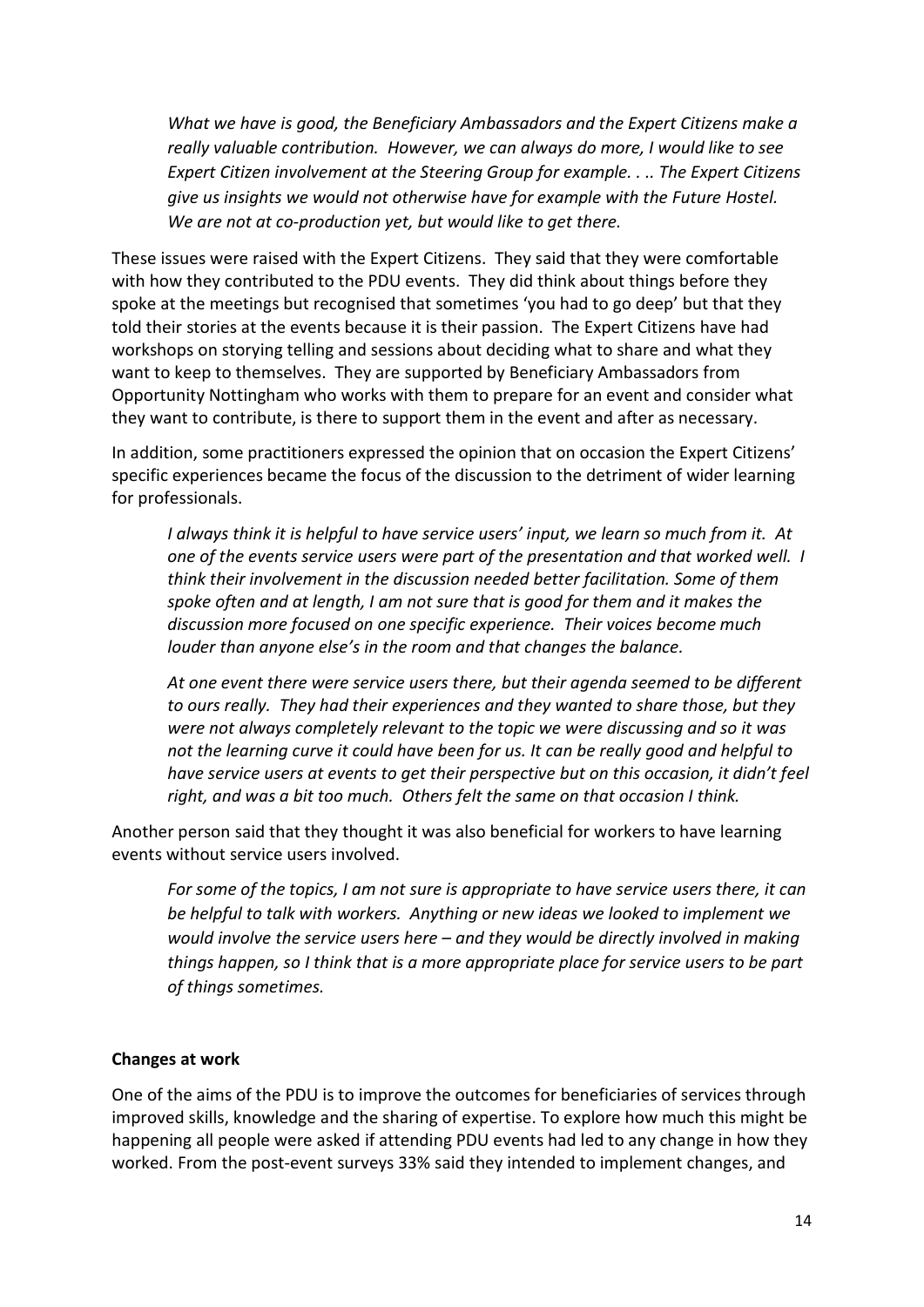from the final report survey 66% (19/29) said they had taken action as a result of things they learnt at PDU events. This was confirmed in the interviews with most people talking of things they had done differently as a result of attending the PDU events.

Lots of people spoke about how the events had affected their practice in general terms.

I have tried to implement aspects of the training to my everyday practice.

Others that the event had altered their way of thinking – for example reminded them to be thoughtful and reflective in how they work.

It may be a subtle change but I am more reflective and I have used some of the techniques.

It is hard to think of a specific thing, but it has affected our thinking. We are doing an audit of our services right now and we are feeding some of the TIA for example in to that. It has affected our way of thinking.

A number of people talked about changing how they relate to services users.

In my own practise I think more about how things must feel from their point of view, and try not to rush things too much, work more at their pace, allow time to build the relationships more. There is some flexibility in how I work, but we do have enforcement deadlines and this limits how much we can change.

I will remember to be more careful in my interactions with people.

The trauma informed practice taught me to put the person before the paperwork. Now at induction I don't worry about getting through all the 16 pages.

Or to take more time and not rush things.

Taking a step back and not responding straight away which is how things can escalate. Take more time, respond more slowly having thought more. Realising sometimes we make things worse than they need to be by rushing in thinking things are more serious.

Different ways to talk to people, not being in such a rush, taking more time.

People said that having more knowledge about the affects of trauma on service users and the PIE approach led to changes in how they worked.

We recognise more the impact of the trauma that people have experienced on how they behave and how we need to offer our services. For example, it can be difficult for them to sustain things so we need to think about how and when and for how long we do things to make it easier for them to be part. Short sessions, the time of day, stand by support, venues - those sorts of things.

We have changed a lot through adopting PIE. For example, we have changed how we do our initial meeting, it is now more of a conversation, less paperwork, in the hope that less people will disengage at that point, put off maybe by the formality of the meeting.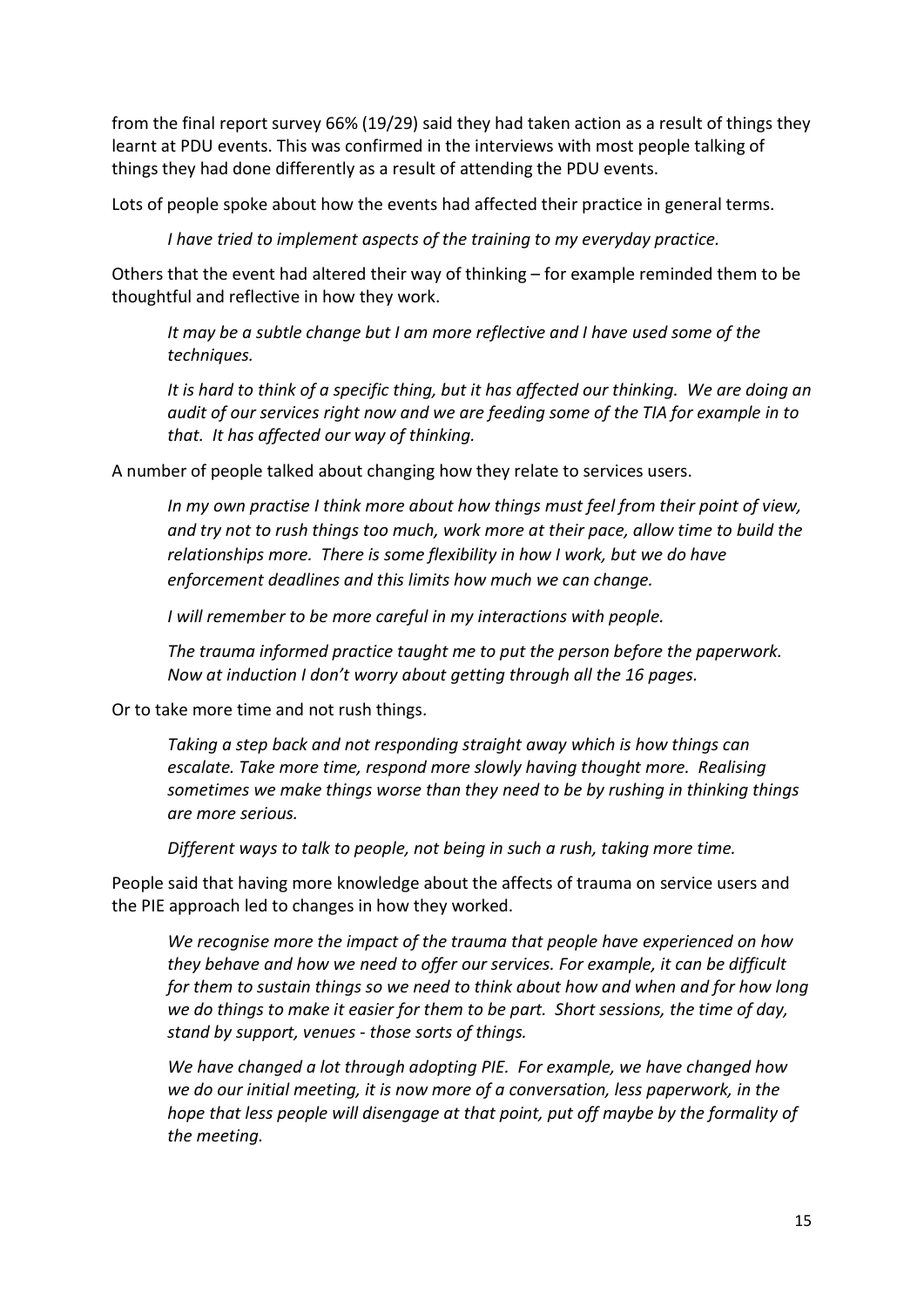I plan to remove posters, change the wording for example about non-engagement. . and when booking people in the hostel with add 'is there anything else you expect of  $US<sup>2</sup>$ 

I do a lot of this already, but I will still adopt approaches from the workshop. Especially around the creation of safe places and making sure people's basic needs are met before building relationships.

Some people said they were reviewing the amount of paperwork they used.

To relook at the amount of paperwork that is used at assessment.

We gather different information from our tenants now.

On person said they felt the PDU had played a part in changes to some of their organisation's policies and procedures.

At Framework we have changed the way we do our breaches now it is a TIA procedure. The PDU was definitely influential in this. We probably would have done it anyway, but our thinking was promoted and focused by the PDU and it brought a wider group of people into the discussions and increased our motivation to get it done.

A number of people pointed to the change of one hostel from mixed to single sex after hearing the experiences of women Expert Citizens at a learning event. The discussions were part of the decision for women to not be placed there. The exert Citizens feel this is a really positive outcome as the experience for women at the hostel was damaging, but they say no additional beds have yet been created for women.

One person said they had looked at the environment of their service and made some significant changes as a result of attending the PIE event.

I delegated one of my team who had also been at the event too and gave them half a day to think about what we could do. We walked the building and saw there was a lot of paper work on the walls – this is supposed to be people's home. We streamlined the number of notices, procedures and instructions especially in the living areas. We looked at the building more as home and changed some of the things we had thought were OK but realised we would not have in our own homes. so, there were some immediate wins.

Another, setting up a new service said:

Because we are setting up new supported accommodation it is relatively easy for us to use what we have learnt and incorporate it in our plans. And there is much we have done based on what we have learnt at PDU events. For example, not making all the rooms in the house bedrooms, but leaving more communal space – not just the living room, but a room for support sessions or activities. This means we do not need to use the living room or bedrooms for this – neither of which is ideal. Because we are setting up will can integrate things from the start.

People said they would be involving service users more in their work.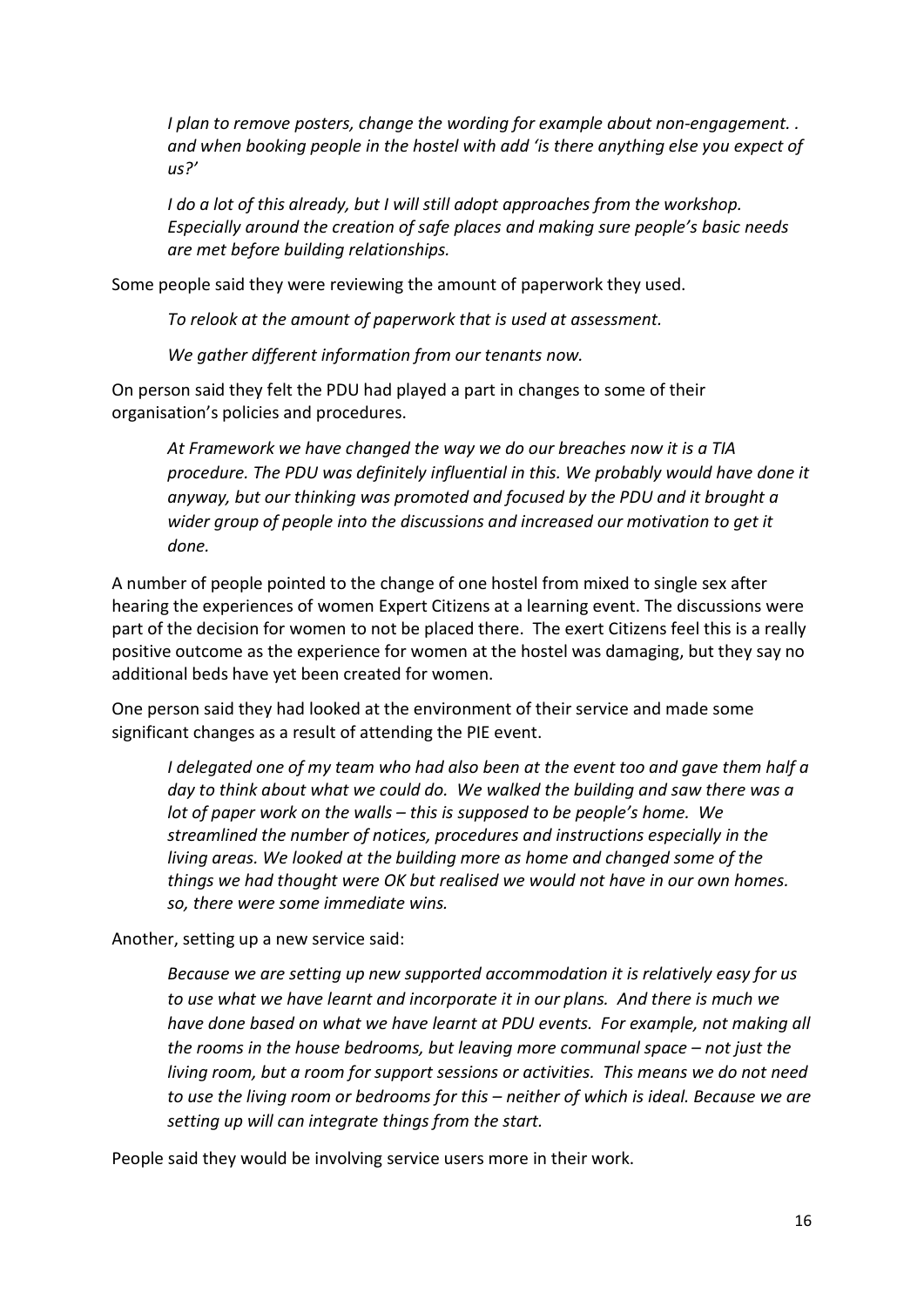Improving the experiences of service users and getting feedback from service users what they would like from the service I work in

I am planning on having a service user group monthly where individuals can meet with me either in a group or on a 1:1 to discuss their support what's going well, what can be improved.

Another that they have involved services users in changing how their services were evaluated.

We changed how we evaluated things. We realised we were doing things that we were not evaluating. We involved our Service User experts in how we could evaluate these new aspects. And we are now doing that.

A number of people said they now refer and signpost people to other services better as a result people they had met or services they had learnt about at PDU events.

Definitely I signpost people to agencies where they can get support. I am more aware of places to refer people to. I thought I had to do everything, but now realise there are a range of agencies out there that can support our tenants. For example, I routinely now ask tenants experiencing ASB or DV if they want a referral to Victim Care nowadays.

Attending the PDU events allows organisations to share best practice with one another and develop longer term working relationships. For example, through the PDU events I have learnt more about the current provision of services for women who use drugs with complex needs in Nottingham and am in a better position to refer/signpost accordingly.

For the interim report five people said they had introduced the Pledge (used in the Getting Engaged event) in to their work or were working towards doing so.

We plan to adopt the Pledge. We are consulting with our own service users at the moment about it.

Some people said they would give more attention to metal health support, both for their service users and staff, 'I will be ensuring employee health and well-being is supported.'

Some Steering Group members pointed that practice change took time and it was too early to know what impact the PDU events were having. Others said they did not have much information about whether the learning from events was being translated into practice. There was a desire from some to do more follow up to find out.

It is the intention to translate the learning into improved practice, but it is very difficult for us to know if this is actually happening. . .. we don't do enough follow up to actually know this. We need to check with people what they have done more regularly.

It seems effective at promoting learning, but action? We don't really know.

The Steering Group members who also worked in service delivery reported they did think there were changes in how people thought and some change in how people did things.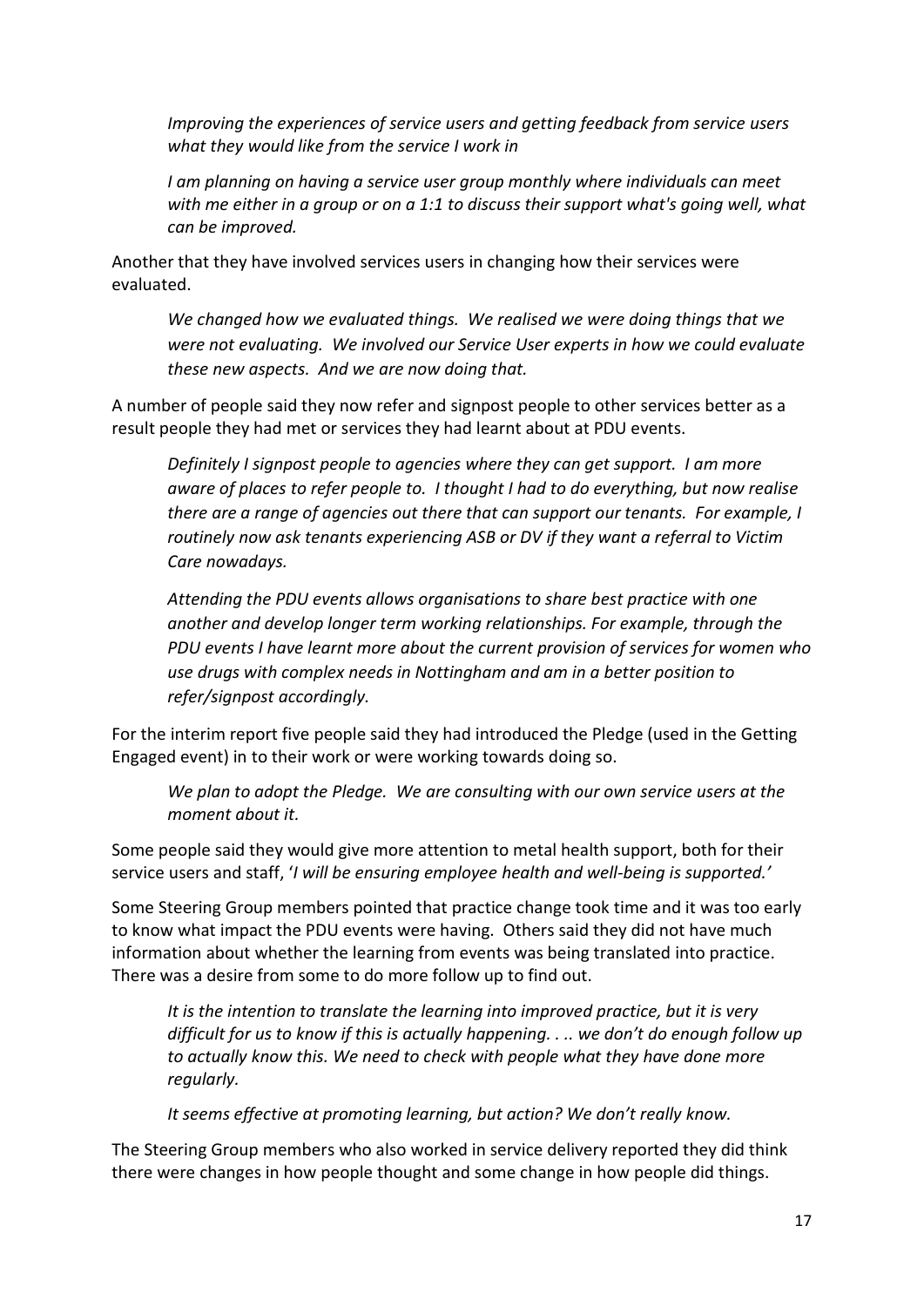People are thinking in a more TI or PIE way. This has led to a swing for more training about these approaches. The PDU event introduces people to the ideas and then they are trying to implement them in their agencies. PIE is definitely more talked about and people recognise it needs to be the basis of work.

One pointed out that it was hard for the PDU to have any control over whether people changed practice at the front line.

How effective it is partly depends on how willing and able participants are to go back to their work environment and do things differently. We do not have much control over that.

The Expert Citizens considered all these things would make a significant difference to service users. They commented that things often feel really rushed and there is not the time to build the trust and relationships needed to work well together, so taking more time was crucial. All agreed that any steps to make hostels more like homes – reducing notices 'mainly rules and what you cannot do', repairing and replacing utilities in a timely manner were positive steps. Having created the Pledge they were pleased to see people finding it useful and committing to it, however they cautioned that people and organisations need to live up to the Pledge and put it in action, not just adopt it. They felt all actions taken to get feedback and involve services users were positive steps as they were the experts in how services were working. However once again they pointed out the importance of actually acting on issues raised at service user meetings. They said they had experience of nothing changing after consultation meetings or groups.

A service group alone is not going to make any difference – if what is said is falling on deaf ears. What matters is what is done with what is said. Otherwise it is a waste of time. People need to walk the walk, not just talk the talk.

They recognised that sometimes consultation and advocacy was done with good intent, but that the workers undertaking it did not always have the power within the organisation to change things. They suggested that managers should eb involved in service user groups to hear their views directly.

## Improved outcomes for beneficiaries

The survey and interviews for this final report asked people is they were aware of any improved outcomes for service users as a result of the changes they had implemented. The survey found about a quarter (7/29) said they could identify improvements, 12/29 were not sure and about a third (10/29) could not.

Many who could not identify improvements for service users, said this was because it was too soon for any changes in impact to have occurred, or that is was hard to know. No one spoke of having evaluated any of the changes with service users yet; the responses were based on impressions or assumptions or discussions with staff.

With regard to changes in approach and initial meetings people said:

I am not sure, I would hope they find our services easier to access because of the changes we have made.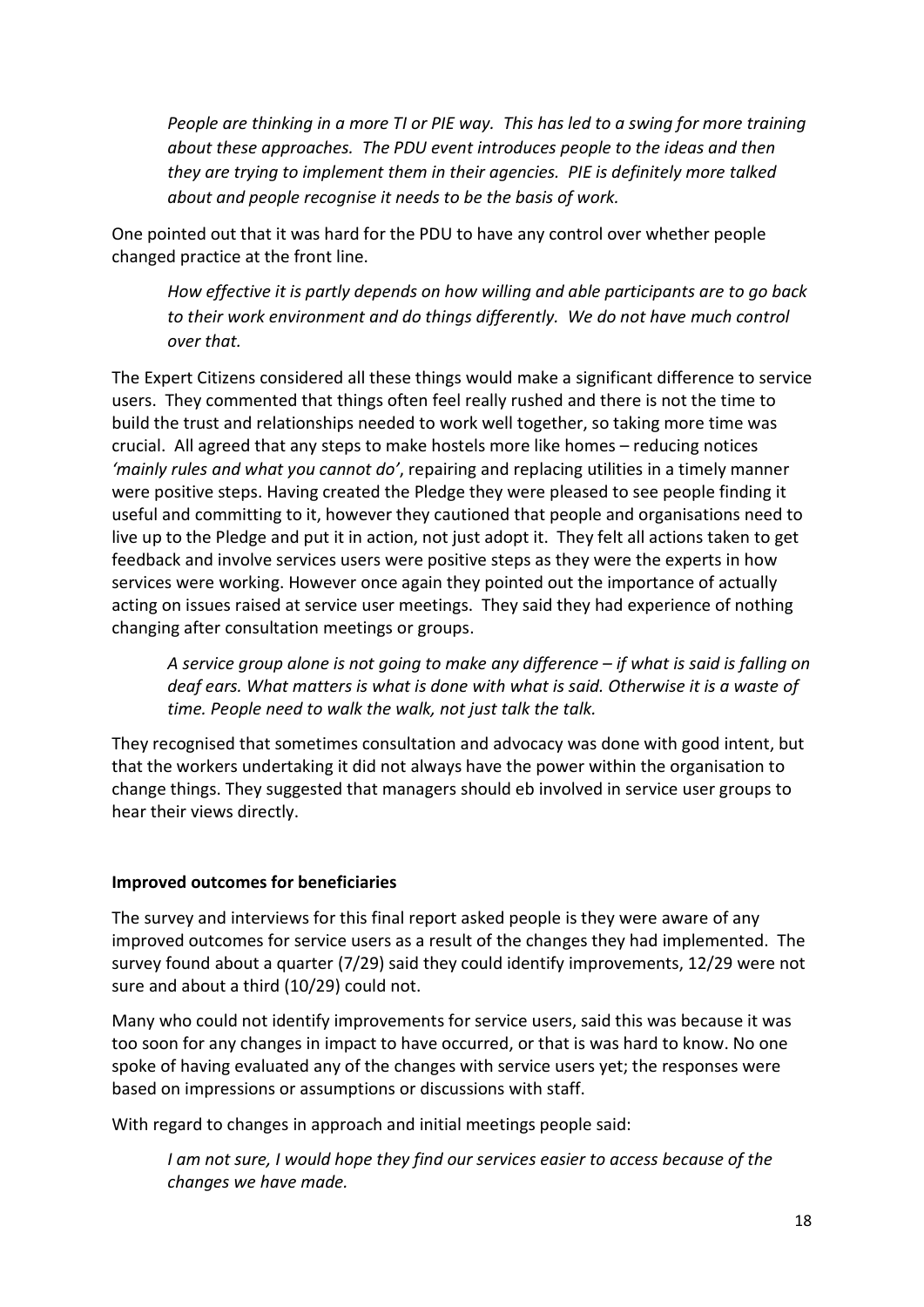I guess they appreciate being less rushed.

Staff do say they feel it helps, it is easier to build relationships with the service users now the first meeting is more of a coffee and chat. They think it is leading to less people who disappear at this stage.

I would think so, things like the PIE environment in hostels does make a lot of difference, as does looking at the person and what they have been through, rather than judging them.

A number of people pointed to the fact they were more knowledgeable about services and better connected as a result of PDU events meant referrals were quicker.

They are definitely getting referred for more support if they want it. I know how to quicker access people for mental health support than I did. I am a housing officer, I have limited time for supporting people, but now I am much better able to signpost people for support if they want that.

Preventing homelessness or getting someone rehoused faster through multi-agency working.

One person said they had improved their evaluation which gave them information to use in service development and also for funding applications, both of which should be of benefit to service users.

As set out at the end of the previous section the Expert Citizens did thing that many of the actions people reported taking would lead to improved outcomes for beneficiaries. They stressed though that it is important to continue to seek to improve services, and to do this in partnership with service users, to act on what services users say and give feedback on progress, 'It is always possible to do more to get things better'. They emphasised the importance of acting on feedback from service users, whether that is via a complaint or a consultation meeting. The Expert Citizens also thought that organisations should support front line workers who are trying to improve things for service users, and listen to bottom up ideas for change. Some Expert Citizens said they thought as service users they could notice improved interactions with staff and more thoughtful responses from staff that they suggested was due to those workers having attended PDU events.

# Effectiveness of the model

Those who took part in the telephone interviews and final survey were asked to comment on how effective they thought the model of the learning events was in improving the skills and knowledge of professionals working in the field of multiple and complex needs, sharing of good practice and promoting innovation across the city. In the survey just over half (15/29) said they felt it was a very effective way to change practice, with just over a third (10/29) thinking it was quite effective and 4/29 thinking it was not effective at all.

Most said they felt it was a good model that offered much to the professionals who attended. People commented on the safe environment and the style of most of the sessions.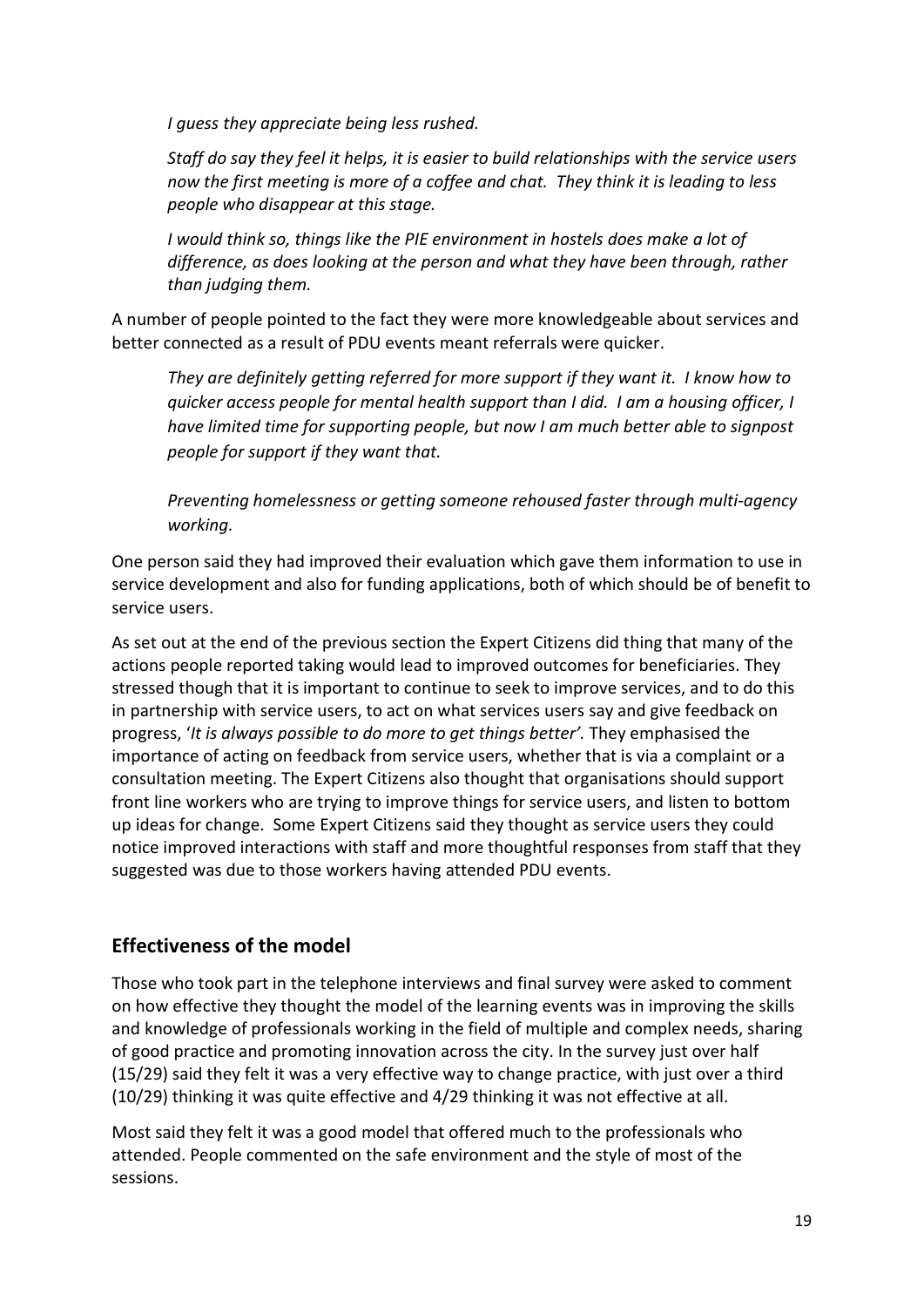Really interesting session, learning and sharing good practice. Brilliant delivery of the session – relaxed, safe environment, good emphasis on the need to use this organisationally.

There is an honesty at the events that you do not always get at training events. Because they are free it seems people feel more able to be open and honest. Conversations are more along the lines of 'this is how we do it', rather than 'this is how it must be done'.

A number of Steering Group members pointed to the effectiveness of bringing people together and also the relevance of the topics.

The concept of bringing people together who work in the area, with the same sort of people to share what they know, and how they do things with others is a really good concept. We all talk about partnership and collaboration but we do less of it. Having people all in the same room talking about the same issue or approach is an excellent first step for collaboration. There was a lot of sharing and discussion.

It is doing what is says on the tin, bringing people together to address particular issues arising from Op Nott, that are not really being considered elsewhere, and would not come up in most training courses around engaging with people with multiple needs and giving information about particular approaches such as PIE, TIA, Housing First that might not otherwise be considered.

People value getting together. The PDU is successful at bring people together to share experience and approaches to working with people with multiple and complex needs. We introduce them to new ideas – ideas that are in the public domain, and they maybe could find out about them for themselves, but we bring them together and offer them some input on those ideas. The sessions explain the ideas and approaches and help them start to think about how they could use them.

Participants again emphasised the value of meeting with others working in similar areas around a particular topic or focus, as the selection of comments below indicates:

It is a really good way of promoting good practice. They get people from the field together to look at specific issues or ways of working and things means we are thinking more the same, working better together, have some common goals maybe and are building relationships with each other.

Yes definitely. Sitting round a table with professionals who work with the same demographic as you, but in different services - and service users too – there are always going to be things to learn and information to be shared that is helpful. People share their experience and knowledge, we can make links and connections – it is always a positive experience.

I think they are really effective and much needed. They are filling a gap. None of us whether in the statutory or voluntary sector can afford to spend much on training or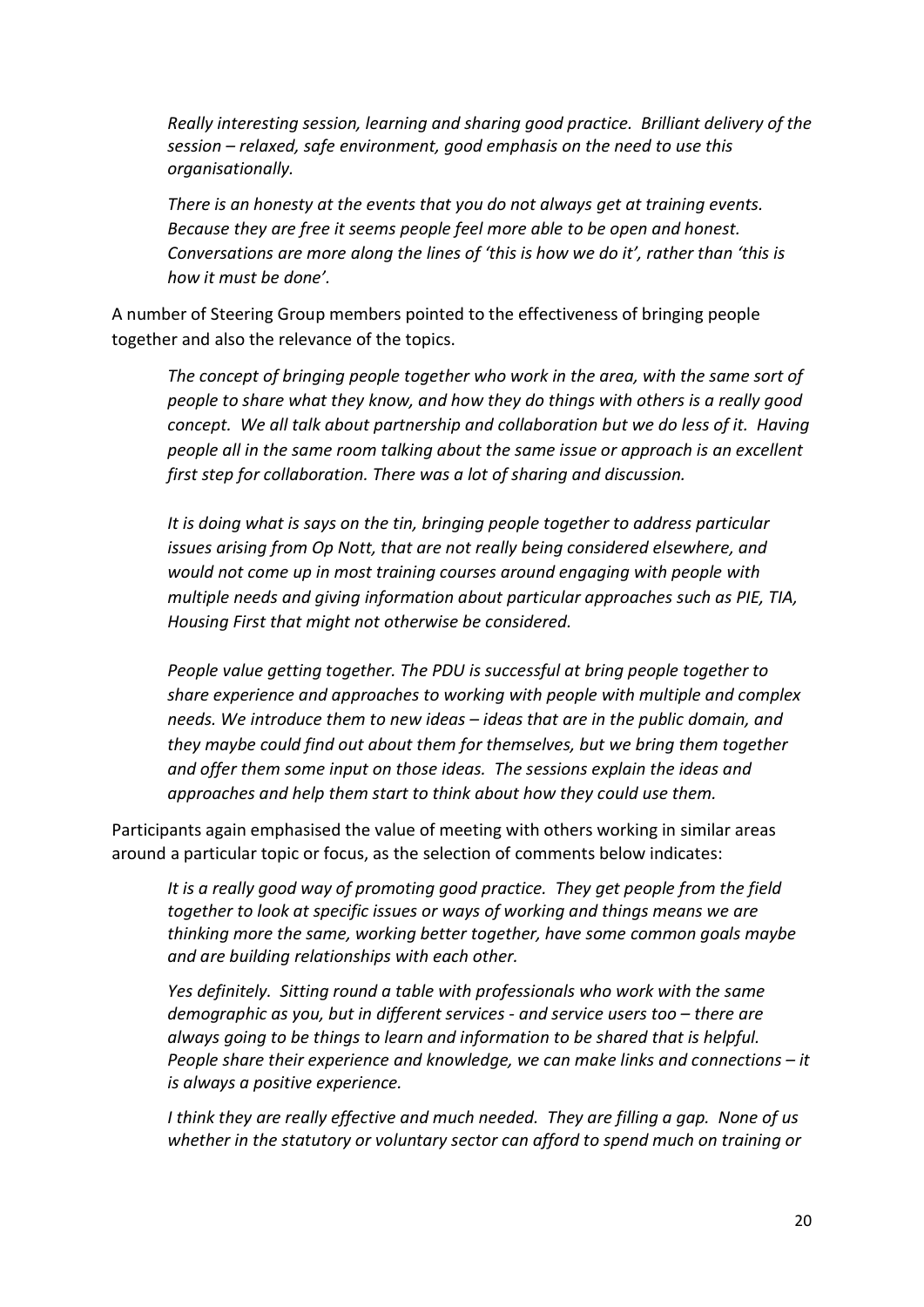conferences so the PDU is providing an invaluable opportunity for us to get together, network and learn relevant things for our work. It is a brilliant resource.

It is very effective  $-$  as I have said the diversity of the group, the different relevant topics - it sparks off a creative interaction.

Most definitely – bringing people together to share how best to work, learn from each other's experience and get support from others.

Yes, it is and there is good take up. It is good to go out from your organisation and hear what others are doing and bring it back to our team for discussion and see if there is any of it, we could do here.

Really useful up-to-date information, a good learning environment and a number of topics that feed into each other, so you get 'sucked in' to others – in a good way.

Some identified the information they gained on specific approaches.

It has been massively effective for us. We have learnt about specific approaches, been able to ask specific questions and met with people already experienced in this area in Nottingham.

I like the fact the events are on very specific topics and issues. They are quite different to anything else is about, and let's face it, there is not that much about either.

One person felt that the fact they were based on local information and experience adding to their effectiveness.

Having access to specific information that relates to Nottingham. There is a lot of information about some topics on line, but at the PDU it is specific and also you learn about who is doing what in Nottingham. I have gained specific local knowledge. I have spoken with people actually doing the work using the approach – their handson experience is invaluable to me in trying to establish supported housing. I am able to bench mark our plans against best practice and agency standards locally.

Some people mentioned the usefulness of the handouts and reports linked with the events.

The hand outs and resources they send round after the events are really good and then I have them as a resource on my computer. More of this sort of information and resources would be good.

They are great. Good in-depth knowledge, handouts and information to take back to work after.

A number of people commented positively on how the events were organised.

The sessions are short – often just half a day, so I can encourage my team to go. Also, they are in town usually and so easy for us to get too. They are free too, and that helps.

Really enjoy them. They are up to date and have a relaxed learning environment.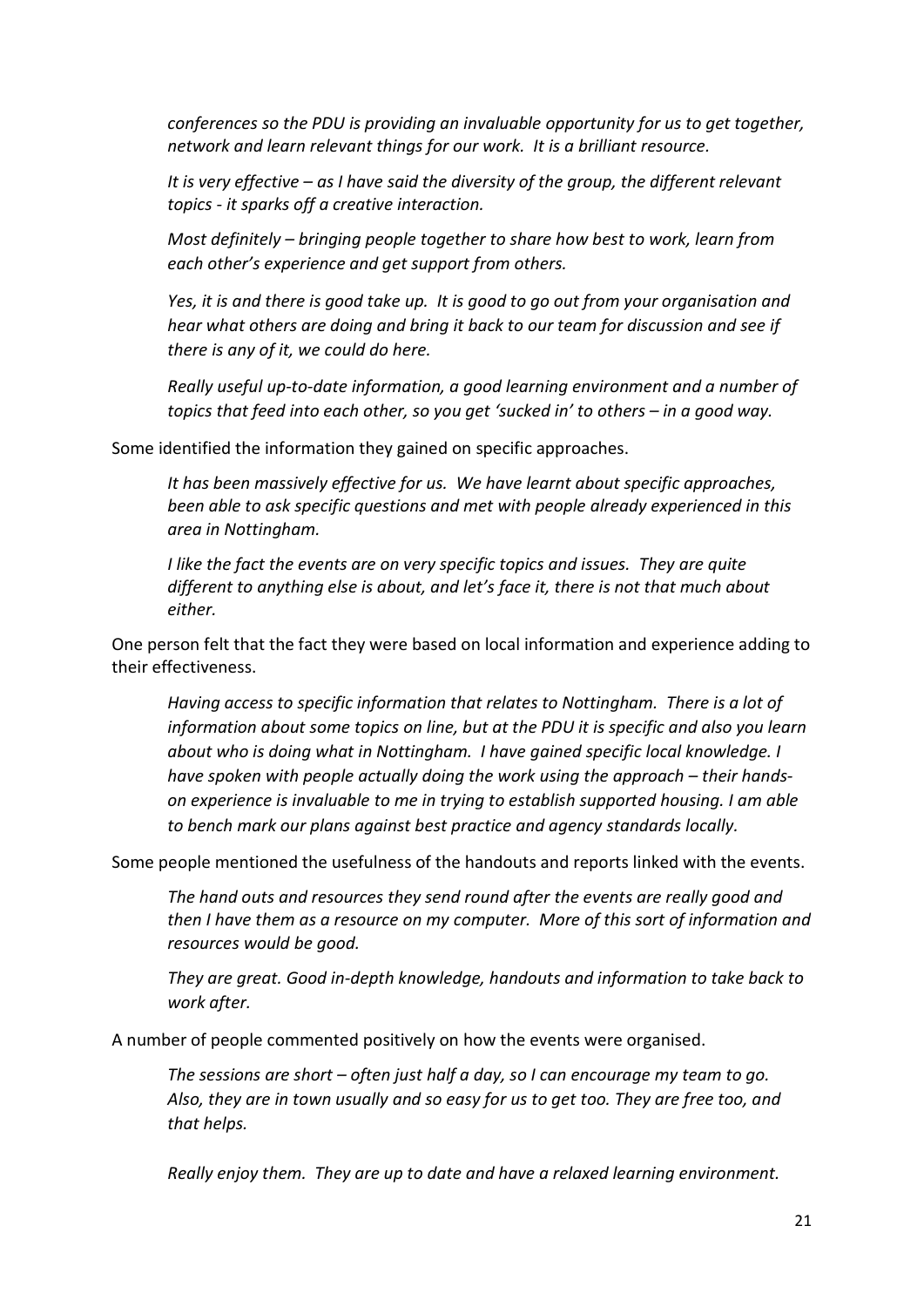A few people in the final information collection phase mentioned that fact the events were free.

And they are free. I looked at some training around trauma for the team and it was over £600, as a voluntary sector organisation we cannot afford that.

Alongside these positive comments about the effectiveness of the events to promote innovative and collaborative practise working with people with multiple and complex needs, some people did have reservations. The most commonly mentioned was that the events gave people more information about approaches, they did not necessarily know how to put an approach in to practice or how to overcome any challenges.

I'm not sure that I know better how to overcome them - only how to identify them!

Would have liked to have more opportunity to explore how to overcome the barriers of implementing a TIA from both an organisational and service user perspective

I'm more aware of them as problems but I don't think I learnt anything I can apply in addition to what I already do.

The 'how to' element was still missing. We understood what the trainer did, but he didn't provide enough guidance on how we could work on our own strengths-based approach.

Another participant commented that there were challenges to implementing the learning.

These events are helpful, but they cannot address some of the barriers to  $implementation - e.g.$  lack of money and political will.

Some really good ideas, but in my experience nothing changes. Some things are great in theory but the reality is very different I find.

These points of view were shared by some of the PDU steering group. Some members said they thought that currently the PDU was better at sharing information that it was at developing practice.

The information sessions sow the seeds that might lead to change, but we cannot be sure it will happen.

Some pointed out the Communities of Practice were intended to build on the more information sharing events.

I think it is effective especially when the learning events are then followed by a time of trying it out in practice and then the learning sets encouraging people to look at the issues in more detail and reflect on the practice. That is a very effective model.

Though there is a recognition of the important role Communities of Practice could play in changing front line practice, they had proved difficult to sustain and keep people's interest and commitment over a period of time.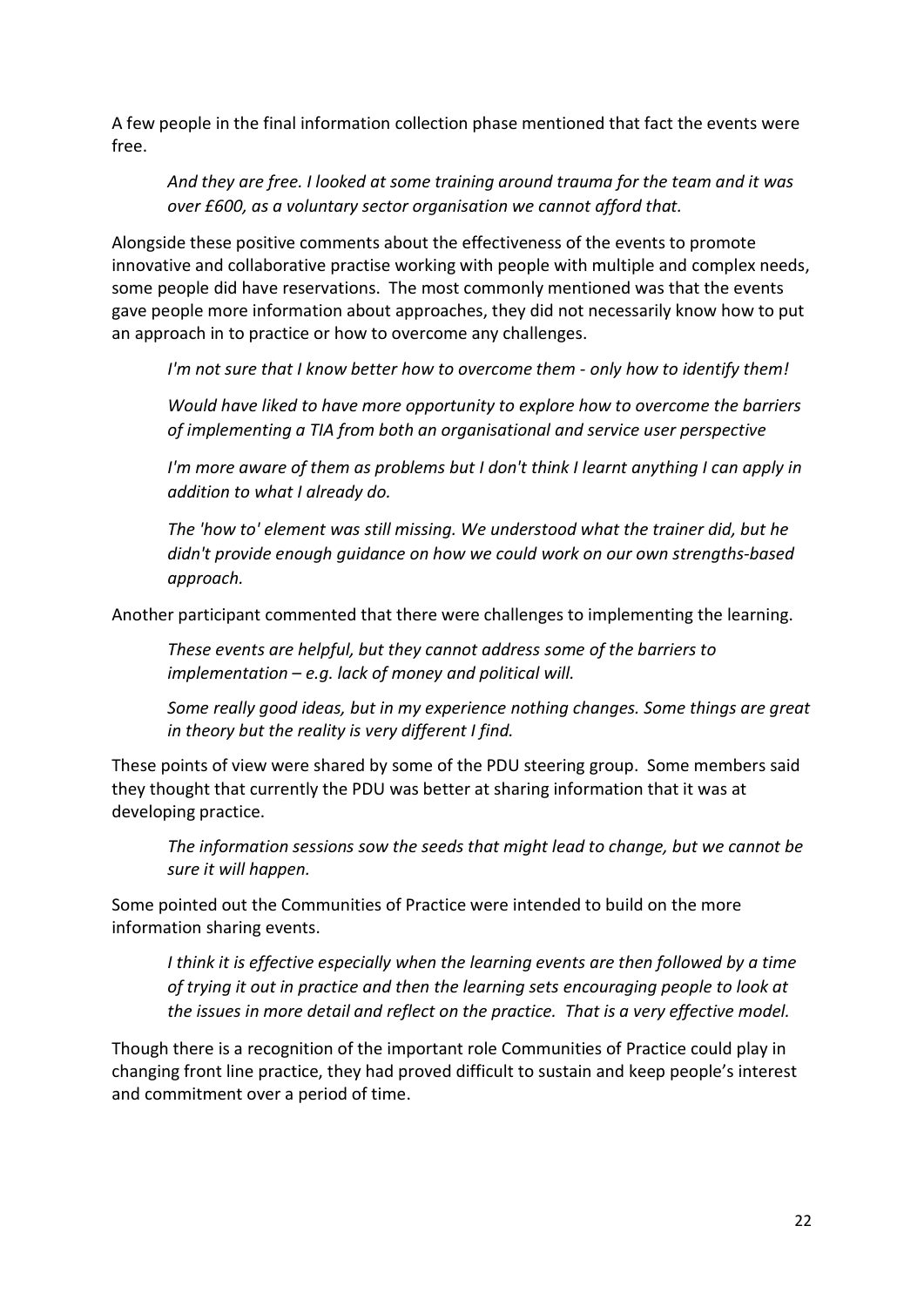#### How the learning events can be improved

When asked how the events could be improved, many people could not think of anything and suggested the events continue as they are.

Just more of the same, been super useful and really appreciated and the learning has contributed to how our project works.

I think that further courses to develop knowledge further and share good practice would be very useful.

The gap in training available now compared with before is massive, so we really appreciate what the PDU does.

Whilst the feedback on the PDU events was overall extremely positive, some people did have suggestions of how things could be added to or improved. Some suggested future topics such as Equality and Diversity, how the concept of 'complex needs' came about and funding opportunities.

I think they should run some Equality, diversity and inclusion events, and maybe also link this with definitions of complex needs. I am sure if women had been more involved in defining complex needs – violence and abuse would be included – domestic violence and sexual abuse.

One person suggested that publicity needs to be very clear as to what the focus of the event was going to be to help with making decisions about prioritising attending in a busy schedule.

It is important that people are clear about the purpose of events. One I went to did not really match my expectations. A whole day is a lot of time to devote to an event that is not what you thought it would be. Maybe if the facilitator had had a tighter brief or the information sent out before had been clearer that could have been avoided.

A number of people suggested it would useful to re-visit some topics already covered service user involvement and PIE being specifically mentioned.

Today's session was extremely helpful. However, I still consider myself to be a beginner in this field therefore more discussions or training would be helpful.

Others were more specific suggesting that the PDU needed to move beyond 'taster' sessions if they really wanted to influence practice.

The sessions are information and taster sessions and are more likely to change people's thinking around topics and issues. The sessions need to be longer and more practical to improve practice.

Linked with this was the suggestion from some to have longer events, that could go into topics in more depth than was possible in half a day. Others thought repeat events would support practice development better.

I learnt a lot about trauma. But there was too much to be able to process what I had learnt and think about how to put it into practice.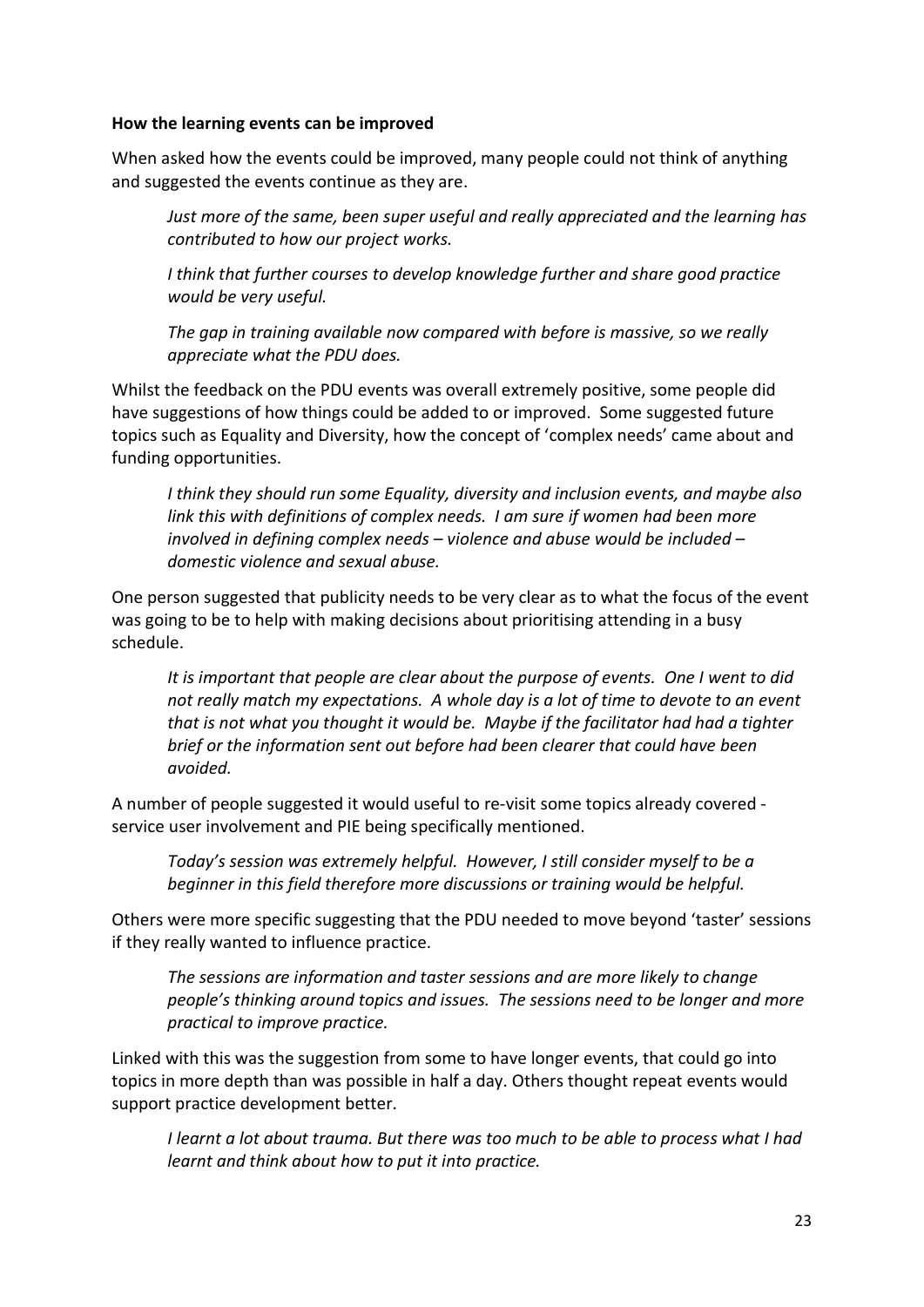Follow up sessions where you could come back after having tried to implement some of the things you learnt about in the first one and consider how things have gone and what to do next.

And more opportunity for interaction between participants.

All the events I have been to allow time for interaction, but maybe there could be more? To process the information and talk with others about how to put it into practice? You need both parts.

One participant said the creation of a network for people working with a strength-based approach had been discussed at an event for people to keep in touch and share ideas and progress, it had been supported by people at the event, but they had heard nothing further.

Members of the Steering Group had similar ideas. They were keen to build on the success of 'information sharing' events and move to activities that would support practice change. Suggestions included follow up events and ensuring the Communities of Practice were viable.

Practice development is more than training. We want to be supporting practice development, not just giving information.

The information giving events are doing better than the Communities of Practice. It is hard to get people to take responsibility to facilitating a series of Communities of Practice – say five sessions. It does take a certain amount of work. Since it is not part of someone's job it is a big ask. These events are crucial to the model and developing new professional practice, you can only expect so much professional development from the information sessions.

One participant mentioned they would be interested in accredited training. Interest in such a development was also expressed by some of the Steering Group.

In addition, as has been seen above a number of people feel the events could be improved by attendance by more senior managers, commissioners, funders as well as statutory workers. One person suggested that briefings from the events could be prepared for politicians and officers highlight for them the issues that had been raised at the event.

## Next steps

The Steering Group members were asked about what the PDU should be focusing on in the next three years. They identified three interlinked areas: being more effective in supporting practice development, strategic influence and sustainability.

#### More effective in supporting practice development

Steering Group members spoken with share the view of some participants that PDU learning events are effective in conveying information about approaches and ways of working, with those that attend. However, there is a recognition that to support innovative and collaborative practice they need to both engage practitioners and managers from a wider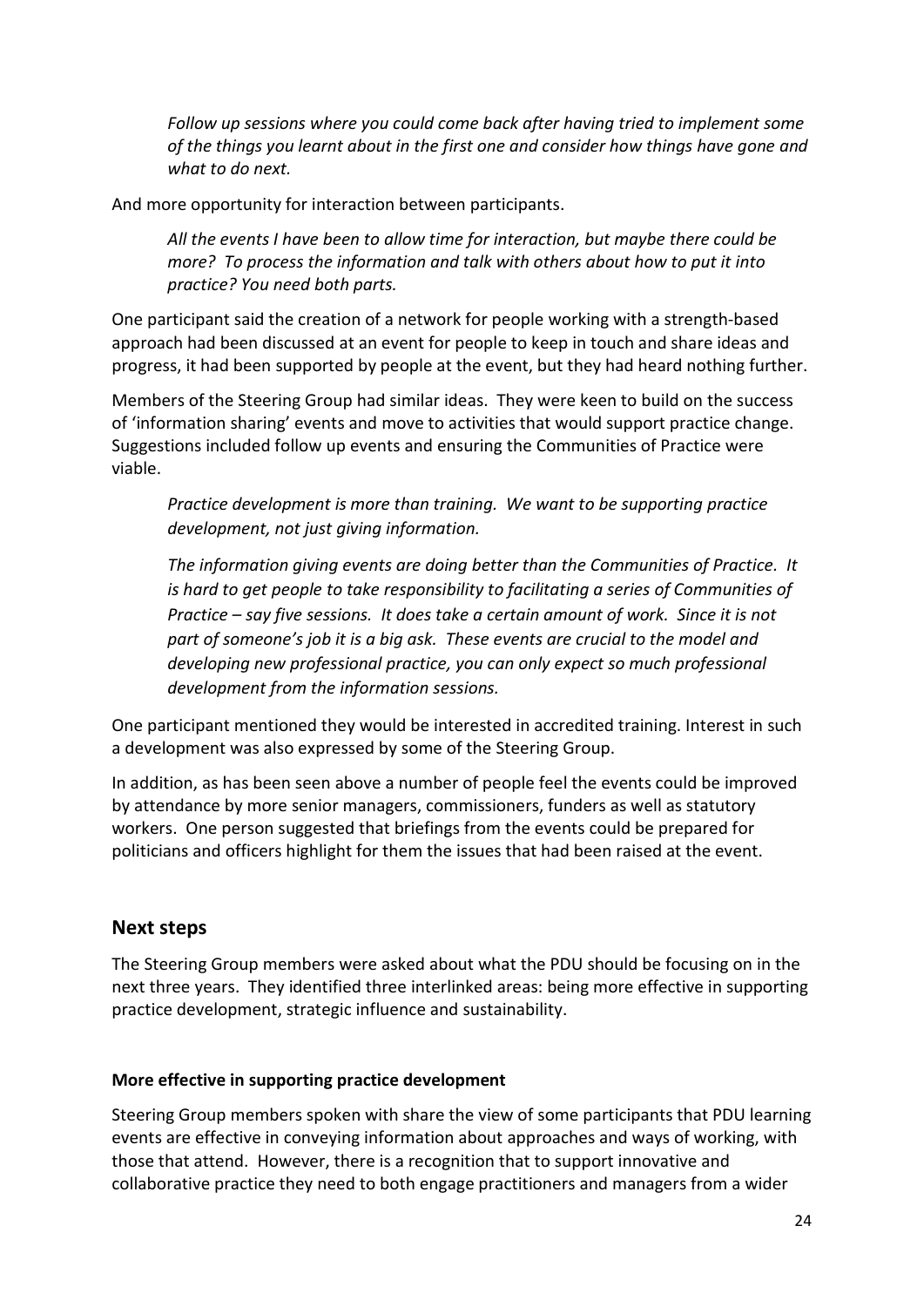range of organisations working with people with multiple and complex need and they need to look at how to be more effective in supporting people translate the knowledge in to changes in practice.

The co-ordinator and the Steering Group have given much consideration to these challenges. The PDU is a part of Opportunity Nottingham where many agencies – statutory and voluntary – are represented and it is part of their System Change Plan to prioritise the participation of staff and services in the PDU. The PDU is hoping for increased support from these agencies in encouraging and supporting staff to come to learning events and identifying topics for learning events that will be useful to staff across agencies.

There were a range of suggestions for increasing the impact of PDU events on practice development including:

- Longer events
- Series of events on a topic, people can go to all or one, and they all build on each other
- Follow up events for people to share how they have put learning into practice and help overcome barriers.
- Increase the service user involvement to ensure the voice of lived experience is part of all events – move to co-production
- Sending people related resources at intervals after events.
- Target events better
- Re-run topics for new staff
- Refresher events
- Encourage a number of members of a team to attend an event
- Explore how to improve the sustainability of the Communities of Practice.
- Explore accrediting the learning.

#### Strategic influence

The PDU co-ordinator is working with a member of the Steering Group to develop a strategic plan with clear aims and objectives for each work stream. It will include a clear plan of action how to reach these and who will be involved. It is anticipated this will result in greater clarity about the programme and what it is trying to achieve.

People felt that the PDU needed to engage the support of senior managers from a wider range of services in the Steering Group and actively supporting practice development in their agencies. It is felt there is a need to get more active engagement from those who can make things happen across whole services or agencies.

Strategic change is needed, what are the people at the top going to do to support the practice and practice development? The front line is so important, but they need support from their managers and those at the top of organisations to ensure a wider impact.

Some people suggested closer links between the Opportunity Nottingham partners and the work of the PDU could be beneficial in this regard.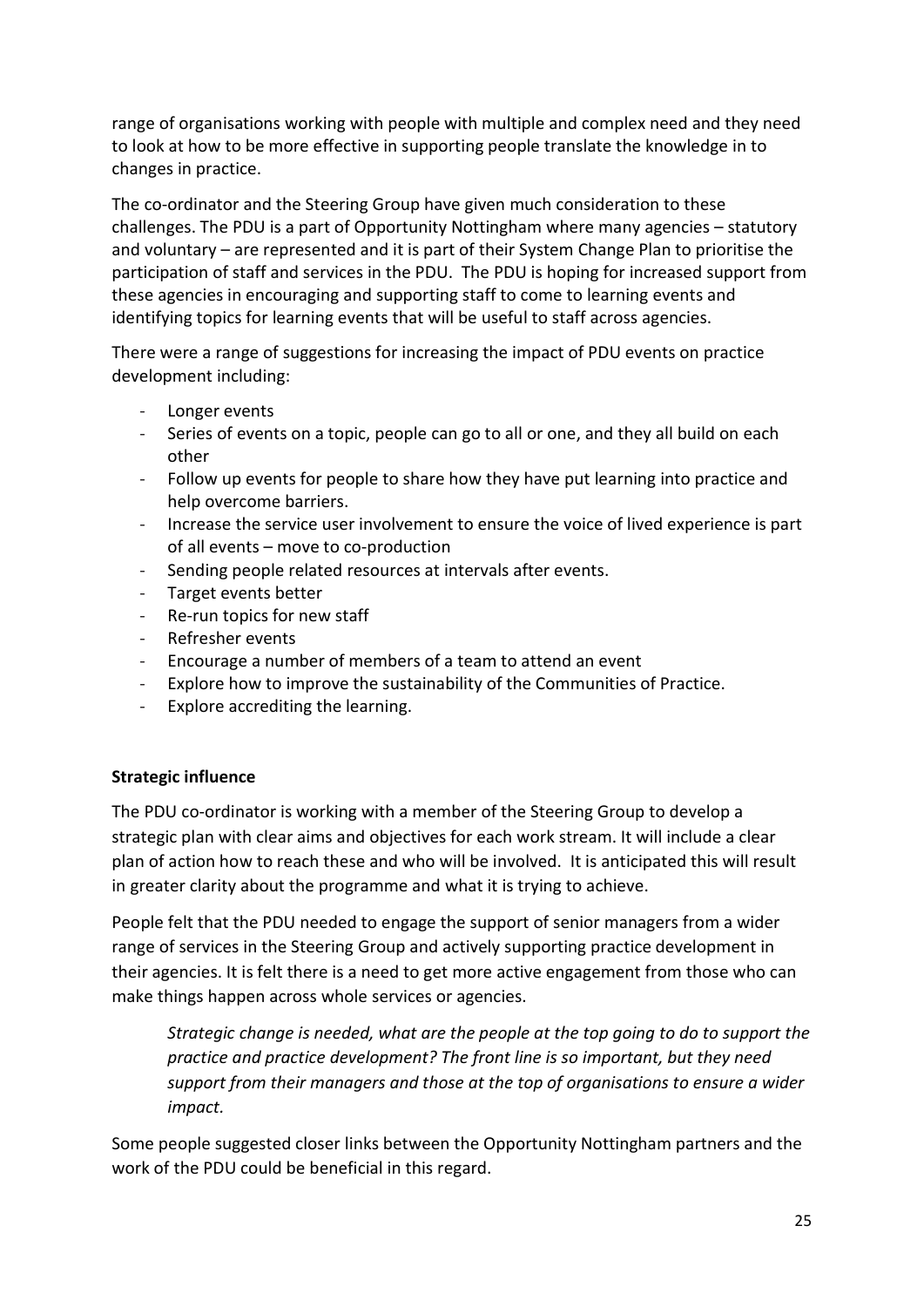## Sustainability

Current funding from the Big Lottery runs out in 2022, and so members of the Steering Group are thinking about the future of the PDU and how it can be sustained once the funding comes to an end. It is hoped that the PDU will be a legacy of Opportunity Nottingham, and will continue after Opportunity Nottingham has finished. However, it would to be need to be self-financing, and it is recognised more thought needs to be given to this. Currently part of the attraction is that events are free. A few options are being explored currently including linking attendance at events with some form of accreditation, training the trainers to support people who want to present, this could be in creative methods of facilitation, getting greater ownership of some of the work streams, as is beginning to happen with the women's stream. A working group of local practitioners who has formed and members take some ownership of the work. It started with a general awareness session, developed a Community of Practice, and now there is the working group. It might be possible to replicate this with other streams.

The three areas are closely interlinked, and as part of all three the PDU is looking for closer links with Opportunity Nottingham systems change agenda and greater ownership of the model by the City to increase innovative and collaborative proactive, improve the PDU's strategic influence and aid sustainability.

## Issues arising from the evaluation

The evaluation has highlighted issues that would benefit from further consideration, some of which are already under consideration from the PDU.

- $\triangleright$  Engagement of more diverse range of organisations, especially from the statutory sector
- $\triangleright$  More involvement of senior managers from agencies
- $\triangleright$  Ensuring voice of lived experience is used appropriately throughout the organisation
- $\triangleright$  Consider ways to move beyond information giving and increase practice development more systematically
- $\triangleright$  Working more closely with Opportunity Nottingham and the Systems Change agenda
- $\triangleright$  Explore realistic ways of tracking change in practise and improved outcomes for beneficiaries that are informed by the PDU learning events.

# **Conclusions**

The aims and objectives of the PDU are:

- Improve the skills and knowledge of professionals working in the field of multiple and complex needs
- Facilitate the sharing of expertise, good practice and resources across sectors
- Promote and facilitate collaborative learning across sectors